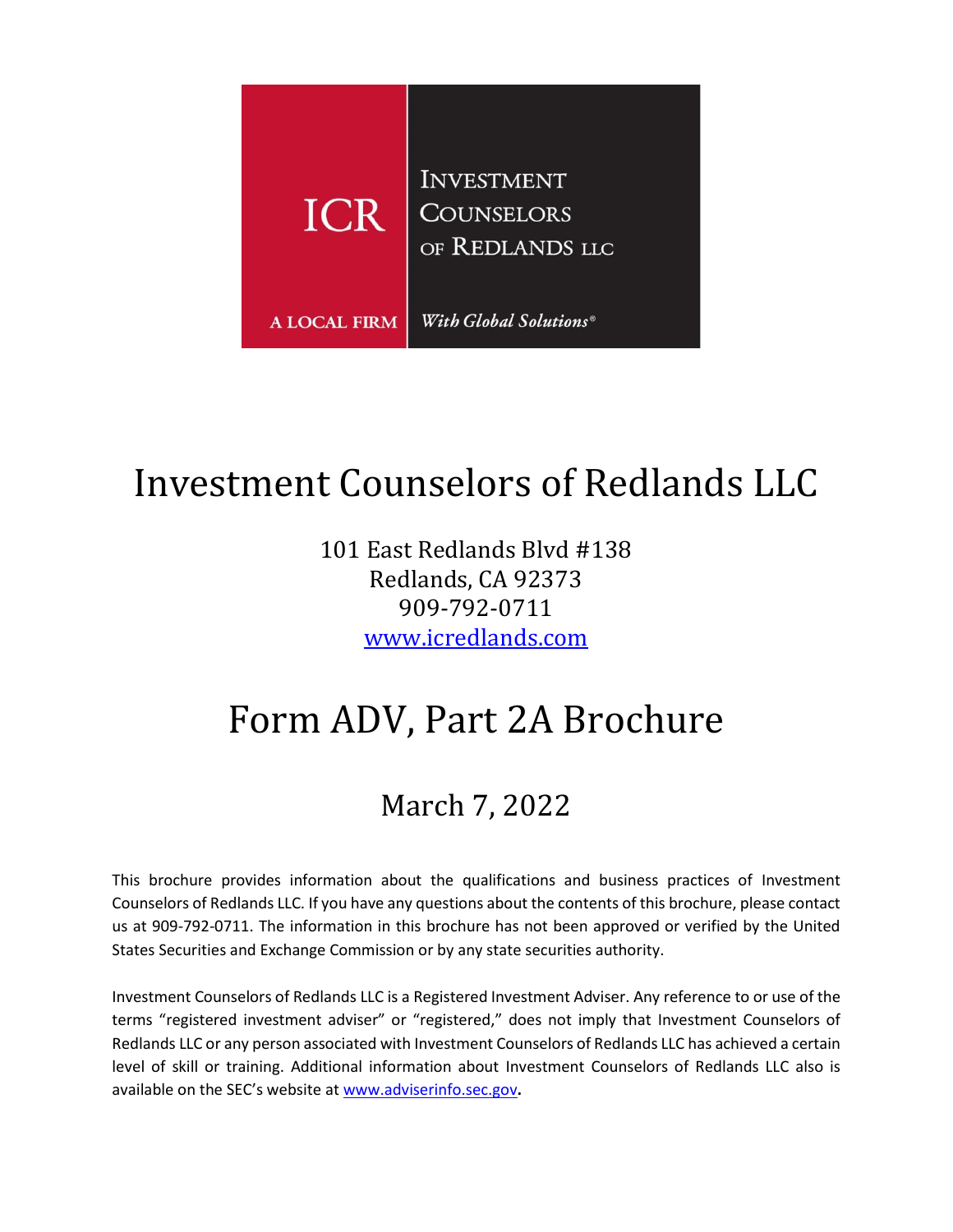## **ITEM 2 - MATERIAL CHANGES**

<span id="page-1-0"></span>The purpose of this page is to inform you of any material changes to this brochure. If you are receiving this brochure for the first time this section may not be relevant to you.

Investment Counselors of Redlands LLC ("ICR") reviews and updates the brochure at least annually to confirm that it remains current. We have not made material changes since the previous annual update to our brochure, dated March 7, 2022.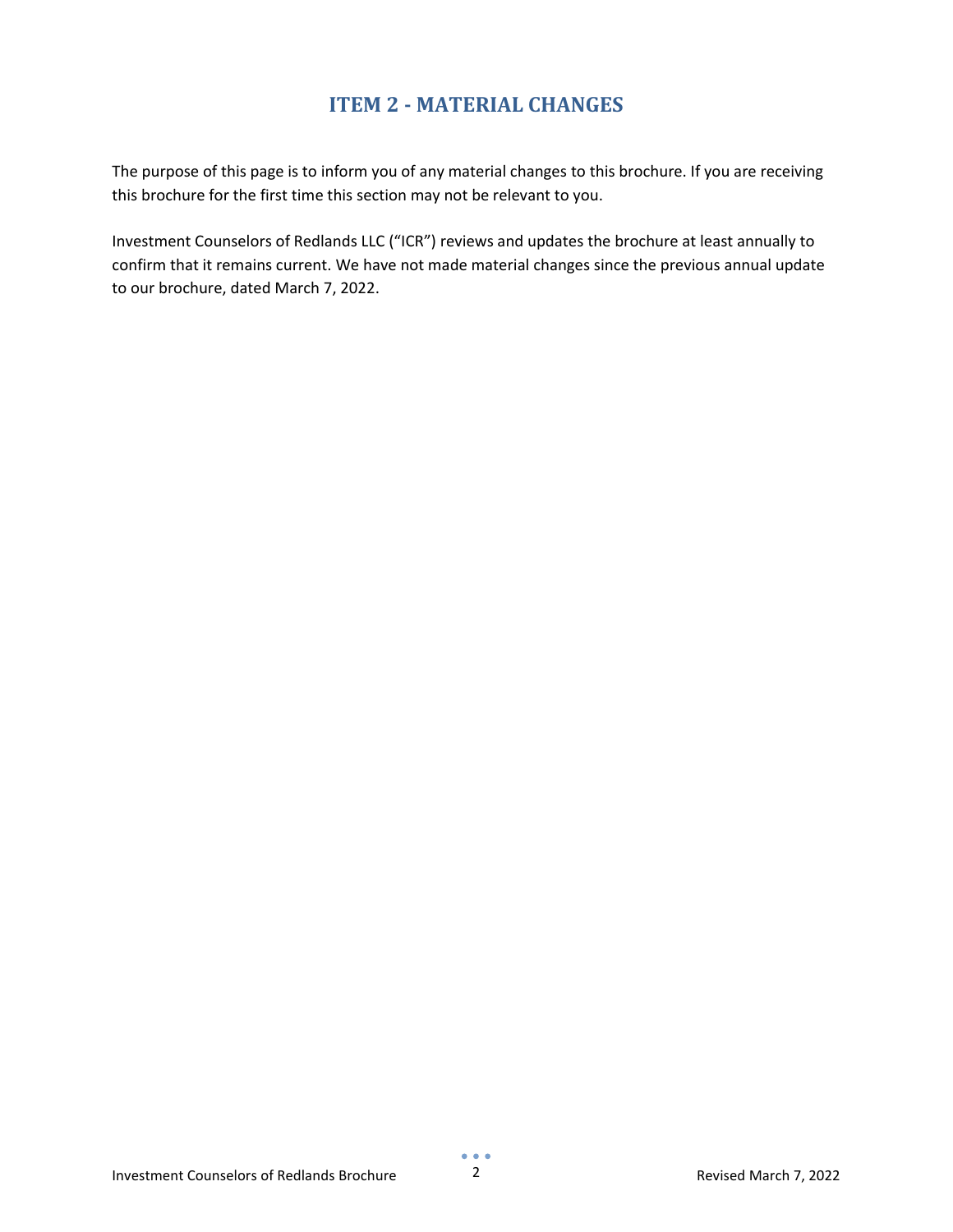## **ITEM 3 - TABLE OF CONTENTS**

<span id="page-2-0"></span>

| ITEM 8 - METHODS OF ANALYSIS, INVESTMENT STRATEGIES AND RISK OF LOSS 11 |  |
|-------------------------------------------------------------------------|--|
|                                                                         |  |
|                                                                         |  |
|                                                                         |  |
|                                                                         |  |
|                                                                         |  |
|                                                                         |  |
|                                                                         |  |
|                                                                         |  |
|                                                                         |  |
|                                                                         |  |
|                                                                         |  |
|                                                                         |  |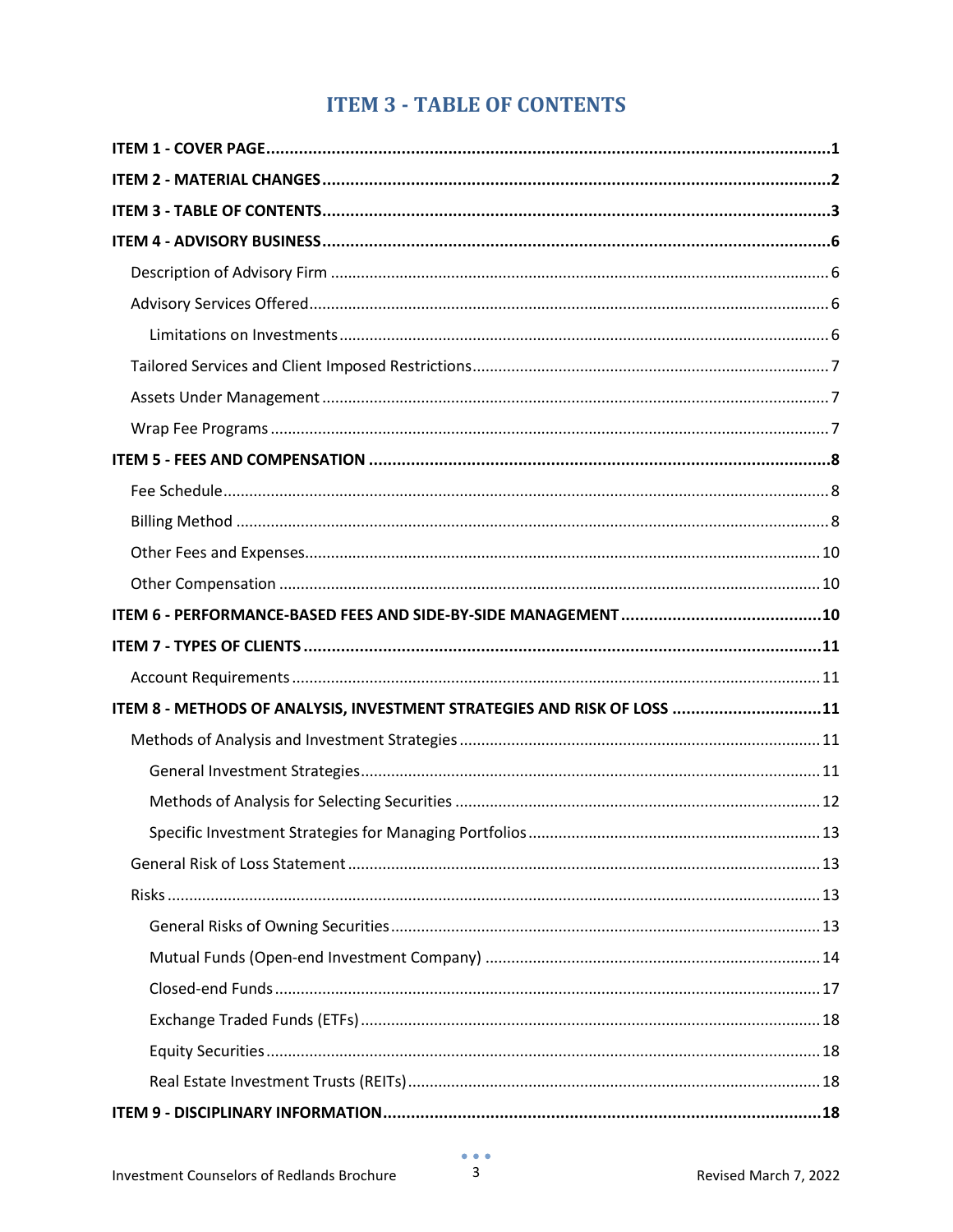| ITEM 11 - CODE OF ETHICS, PARTICIPATION OR INTEREST IN CLIENT TRANSACTIONS AND PERSONAL |  |
|-----------------------------------------------------------------------------------------|--|
|                                                                                         |  |
|                                                                                         |  |
|                                                                                         |  |
|                                                                                         |  |
|                                                                                         |  |
|                                                                                         |  |
|                                                                                         |  |
|                                                                                         |  |
|                                                                                         |  |
|                                                                                         |  |
|                                                                                         |  |
|                                                                                         |  |
|                                                                                         |  |
|                                                                                         |  |
|                                                                                         |  |
|                                                                                         |  |
|                                                                                         |  |
|                                                                                         |  |
|                                                                                         |  |
|                                                                                         |  |
|                                                                                         |  |
|                                                                                         |  |
|                                                                                         |  |
|                                                                                         |  |
|                                                                                         |  |
|                                                                                         |  |
|                                                                                         |  |
|                                                                                         |  |
|                                                                                         |  |
|                                                                                         |  |
|                                                                                         |  |
|                                                                                         |  |
|                                                                                         |  |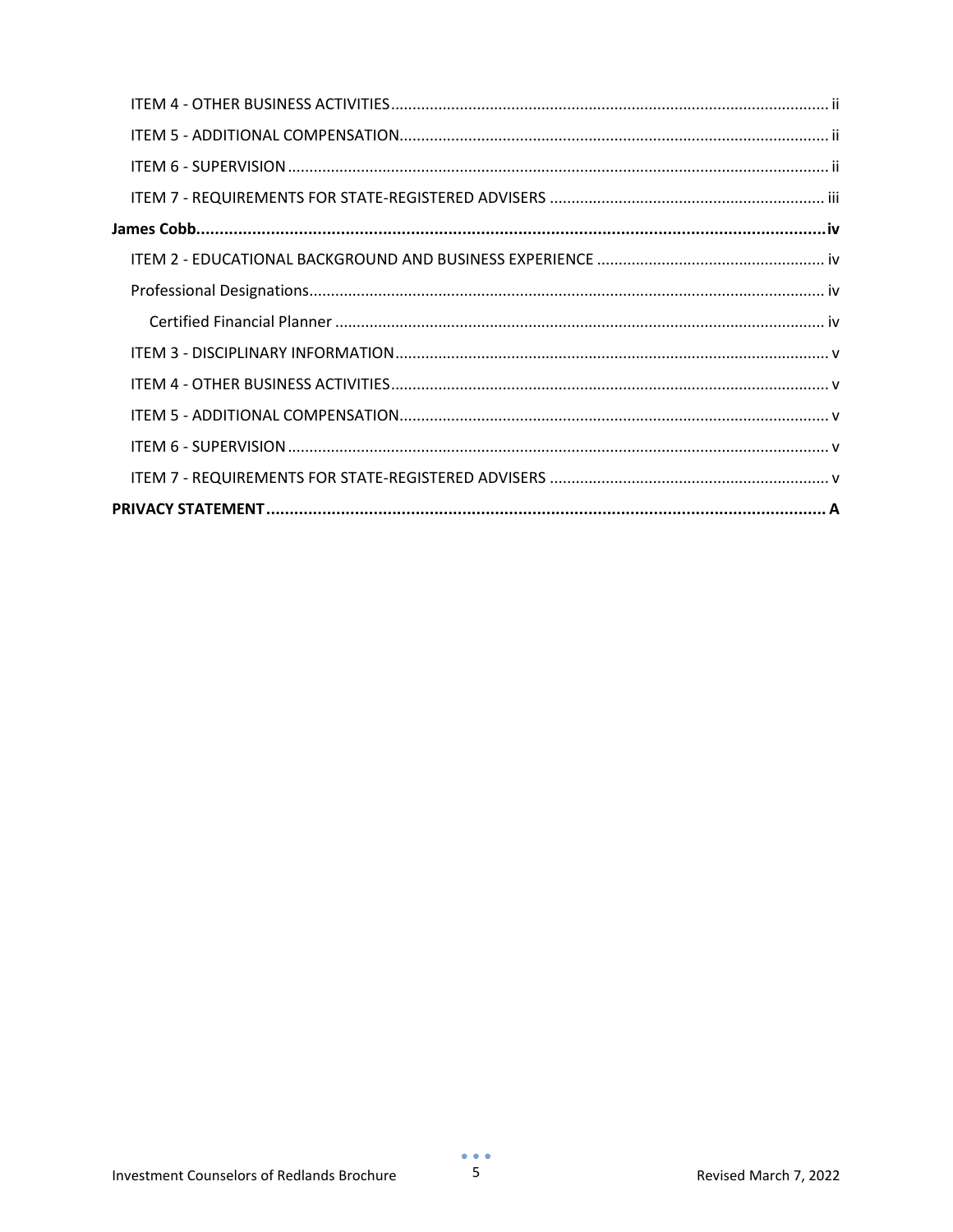## <span id="page-5-0"></span>**ITEM 4 - ADVISORY BUSINESS**

#### <span id="page-5-1"></span>**Description of Advisory Firm**

Investment Counselors of Redlands LLC ("ICR," "we," "our," or "us") is a privately owned limited liability company headquartered in Redlands, California. Mr. James ("Jim") Heine founded ICR in September 2005. We began managing client assets in April 2006. Mr. Heine, Principal, Chief Investment Officer and Compliance Officer, is the sole owner of ICR. Mr. James Cobb is the Chief Financial Officer. ICR provides investment management services to individuals, families, trusts, charitable organizations, and businesses.

#### <span id="page-5-2"></span>**Advisory Services Offered**

ICR provides advice on asset allocation and the selection of investments. Our investment management services include portfolio design, implementation and continued monitoring. We offer these services to the clients listed below in *Item 7 – Types of Clients.* Upon request, we will provide individuals with retirement projections.

ICR may offer investment advice on any investment held by the client at the start of the advisory relationship. ICR's recommendations for new investments will primarily include:

- Mutual funds
- Closed-end funds
- Exchange Traded Funds (ETFs)

Additionally, ICR's recommendations, depending on the individual investment objectives and needs of the client may include:

- Equity and fixed-income securities, including foreign securities listed on US exchanges (ADRs) or foreign exchanges (ordinaries)
- Real estate investment trusts (REITs)

ICR may occasionally offer advice regarding additional types of investments if they are appropriate to address the individual needs, goals, and objectives of the client or in response to client inquiry.

We discuss our discretionary authority below under *Item 16 - Investment Discretion*. For more information about the restrictions clients can put on their accounts, see *Tailored Services and Client Imposed Restrictions* in this item below. We describe the Fees charged for investment management services below under *Item 5 - Fees and Compensation*.

#### <span id="page-5-3"></span>*Limitations on Investments*

In some circumstances, ICR's advice may be limited to certain types of securities.

#### *Limitation by Plan Sponsor/Employer*

In the event ICR is managing assets within a retirement plan such as 403(b) or other employer plan, ICR is limited to those investment providers and investment options chosen by the plan administrator. In some circumstances, ICR's advice may be limited to certain types of securities. For example, when we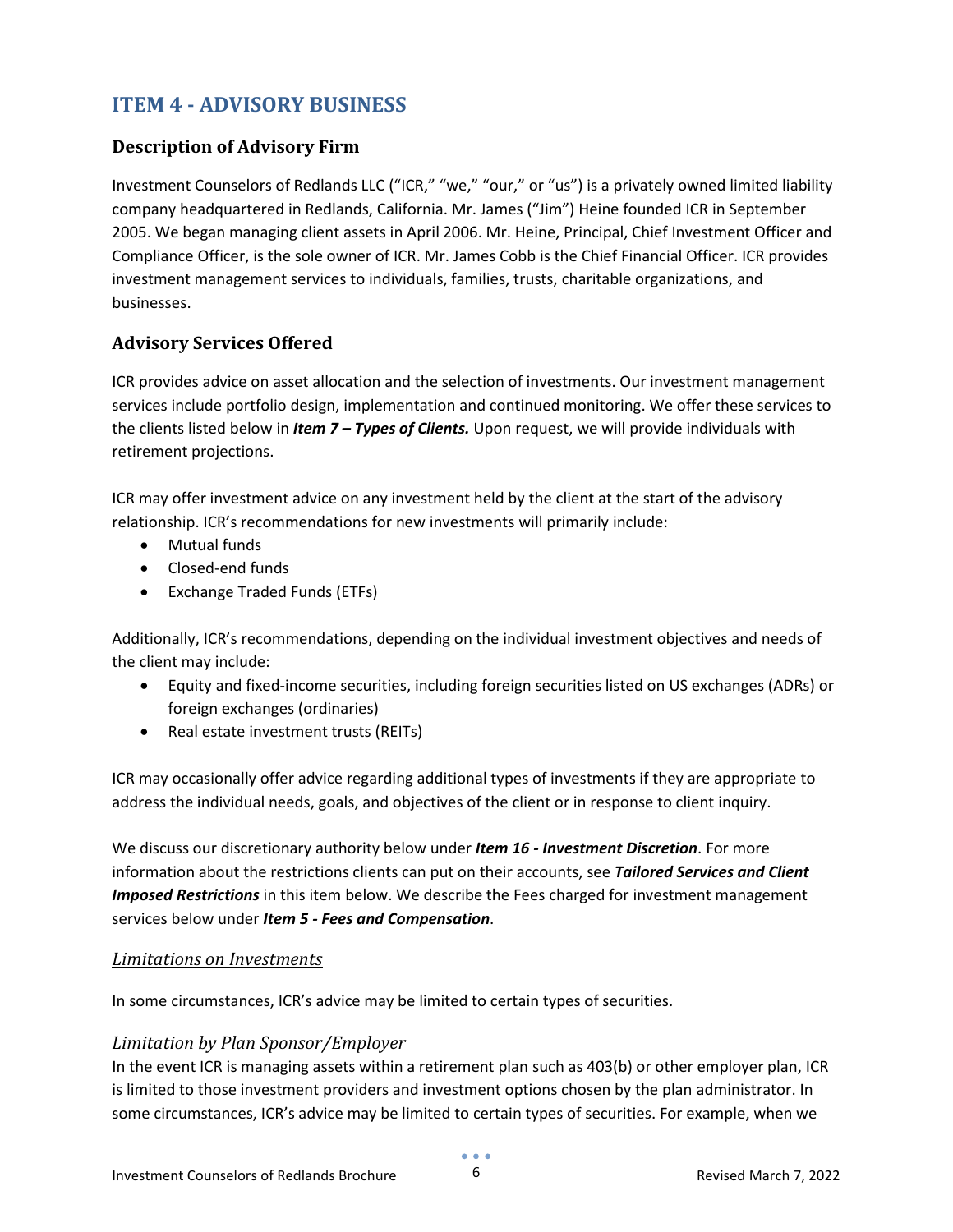provide services to participants in a 401(k) plan, the participant may be limited to investing in securities included in the plan's investment options. In that case, ICR can only make recommendations to the client from the available options, and will not recommend or invest the client's account in other securities, even if there may be better options elsewhere.

#### *Mutual Fund Limitations*

#### No-Load Mutual Funds

ICR generally limits recommendations of mutual funds to no-load funds or load-waived funds.

#### *Limitation by Custodian*

There may also be limitations on the mutual funds that we recommend based on the custodian. Clients establish brokerage accounts with Fidelity Institutional Wealth Services, a division of Fidelity Brokerage Services, Inc. ("Fidelity"), registered broker-dealer, Member SIPC. ICR is limited to the mutual funds available through Fidelity.

#### *Limitation by Client*

ICR may also limit advice based on certain client-imposed restrictions. For more information about the restrictions clients can put on their accounts, see *Tailored Services and Client Imposed Restrictions* in this Item below.

#### <span id="page-6-0"></span>**Tailored Services and Client Imposed Restrictions**

ICR manages client accounts based on the investment strategy the client chooses, as discussed below under *Item 8 - Methods of Analysis, Investment Strategies, and Risk of Loss*. ICR applies the strategy for each client, based on the client's individual circumstances and financial situation. We make investment decisions for clients based on information the client supplies about their financial situation, goals, and risk tolerance. Our recommendations may be limited if the client does not provide us with accurate and complete information. It is the client's responsibility to keep ICR informed of any changes to their investment objectives or restrictions.

Clients may also request other restrictions on the account, such as when a client needs to keep a minimum level of cash in the account or does not want ICR to buy or sell certain specific securities or security types in the account. ICR may also accommodate the ownership of client-requested securities within an account. ICR will not monitor or provide recommendations regarding those securities. ICR reserves the right to not accept and/or terminate management of a client's account if we feel that the client-imposed restrictions or requests would limit or prevent us from meeting or maintaining the client's investment strategy.

#### <span id="page-6-1"></span>**Assets Under Management**

ICR manages client assets in discretionary accounts on a continuous and regular basis. As of 12/31/2021, the total amount of assets under our management was \$85,175,561.

#### <span id="page-6-2"></span>**Wrap Fee Programs**

ICR does not sponsor or participate in wrap fee programs.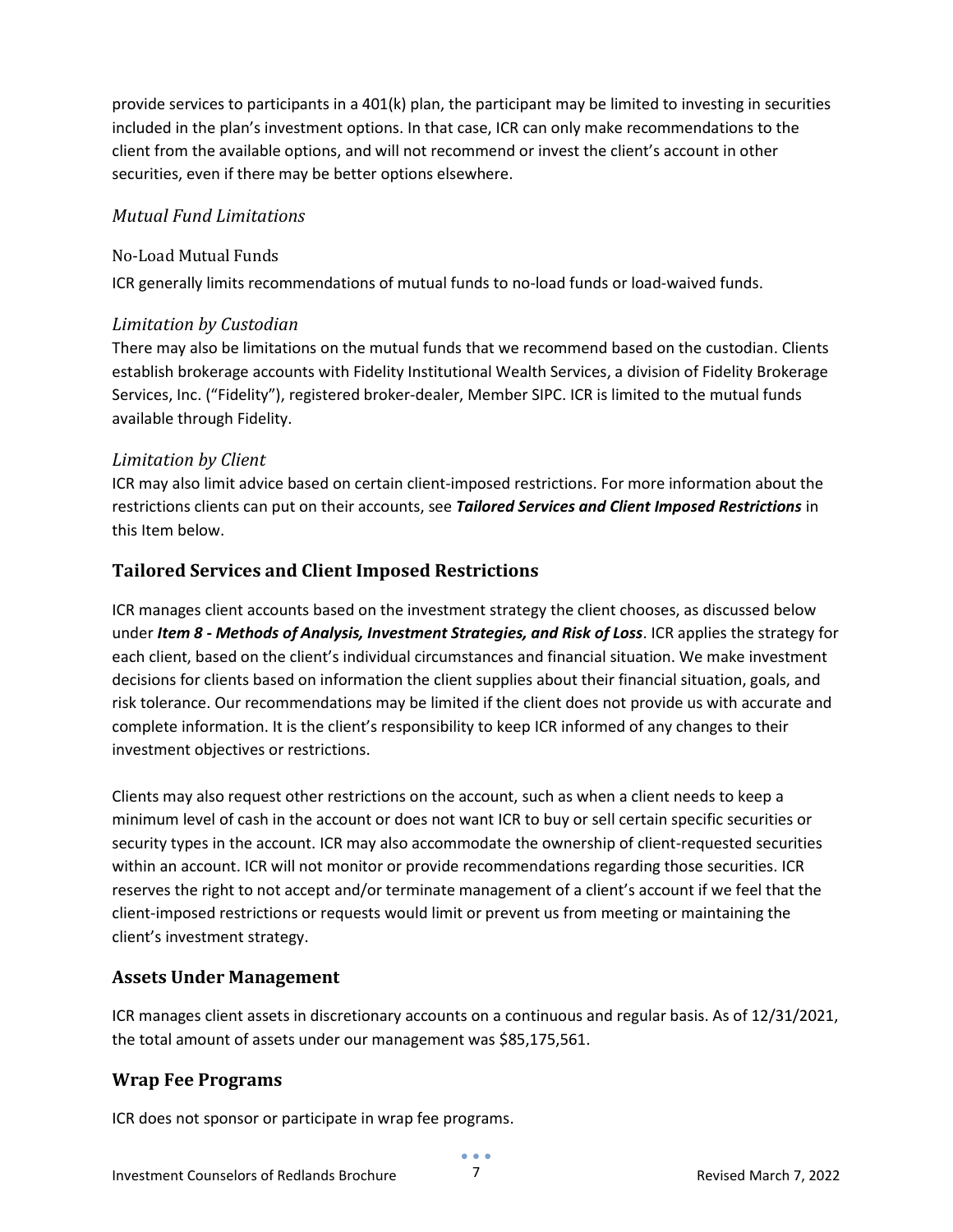## <span id="page-7-0"></span>**ITEM 5 - FEES AND COMPENSATION**

#### <span id="page-7-1"></span>**Fee Schedule**

ICR charges advisory fees for investment management services at a rate of 1.25% on all assets under management annually. Fees are negotiable and may be reduced based upon certain criteria such as anticipated future additional assets, dollar amount of assets to be managed, management of related accounts, account composition, pre-existing client relationships, or for any other criteria ICR deems appropriate. At our discretion, ICR may provide services to accounts belonging to our current and former employees and family members ("Proprietary Accounts"), certain legacy clients, and to charities and/or foundations at a reduced rate or free of charge. Some accounts may be under different fee schedules honoring prior agreements. Lower fees for comparable services may be available from other sources.

#### <span id="page-7-2"></span>**Billing Method**

ICR's investment advisory fees are payable quarterly in arrears. We use a multi-step process to calculate the client's quarterly fee:

- 1. We multiply the account value at the beginning of the quarter by the quarterly fee.
- 2. Fee adjustments for contributions and withdrawals made during the quarter are time-weighted based on the amount of time that principal was in or out of the portfolio in that quarter.
- 3. Any gains or losses in the account during the quarter will be assigned to principal amounts based on a proration of the fees assigned to each principal amount.

The purpose of this time-weighted method of calculating the advisor fee is to reduce conflicts of interest in terms of the timing of contributions or withdrawals from the account.

We have outlined examples below:

#### **A Scenario with a Contribution during the Quarter and No Gains/Losses:**

- Beginning balance on 1/1/2010 of \$100,000
- Contribution on 2/14/2010 of \$50,000
- No gain/loss

Fee calculation on 3/31/2010:

 $$100,000 \times .3125\% = $312.50$ 

\$50,000 x .3125% x (45 days / 90 days) = \$78.13

Total =  $$312.50 + $78.13 = $390.63$ 

|         |  | $0.3125\%$ X (45 days / 90 days) X |      | \$50,000       | $=$                | \$78.13  |
|---------|--|------------------------------------|------|----------------|--------------------|----------|
| 0.3125% |  |                                    |      | \$100,000<br>X | $=$ $\overline{ }$ | \$312.50 |
| 1/1     |  | 2/14                               | 3/31 | <b>Total</b>   |                    | \$390.63 |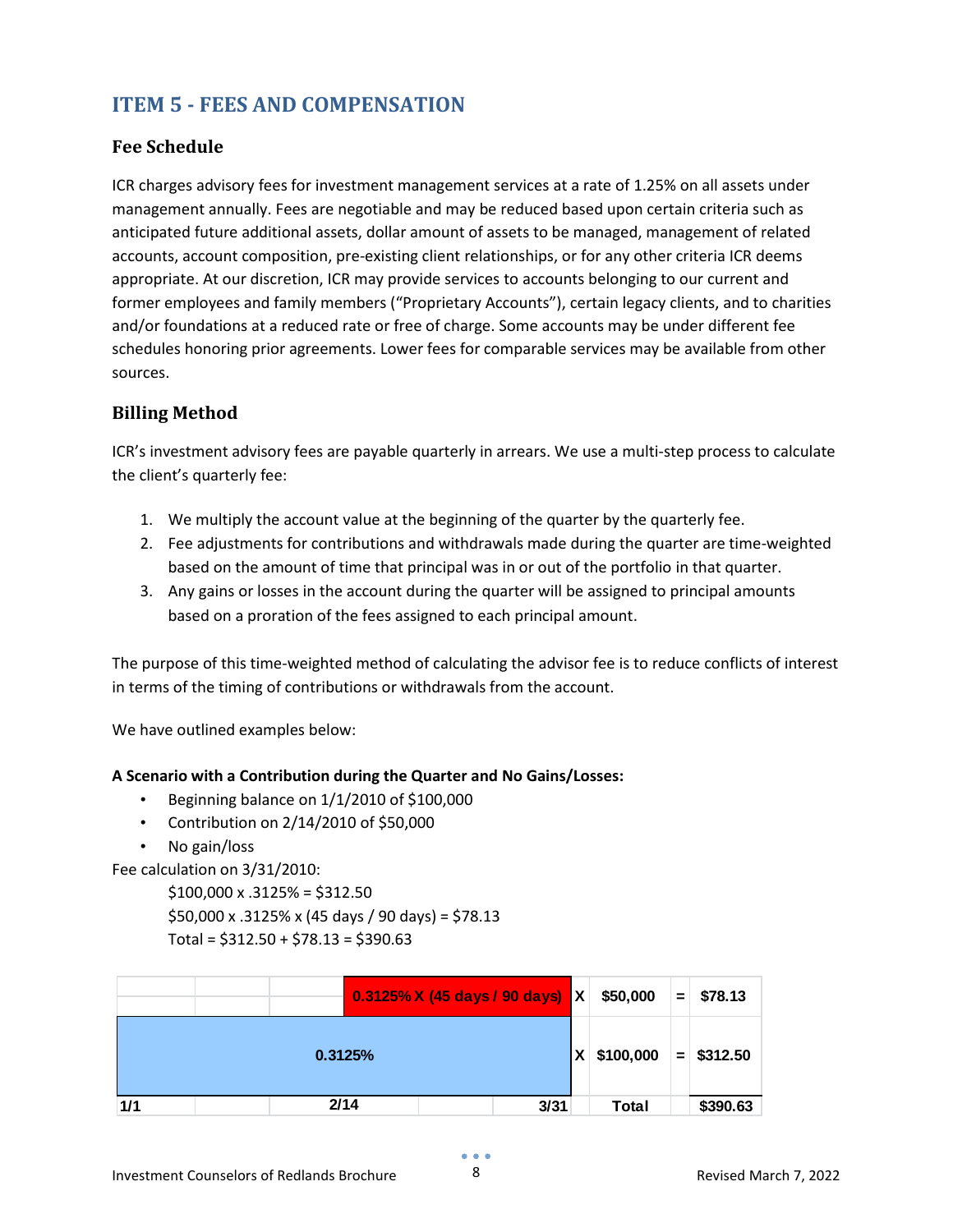#### **A Scenario with a Contribution during the Quarter and Gains/Losses:**

- Beginning balance on 1/1/2010 of \$100,000
- Contribution on 2/14/2010 of \$50,000
- \$10,000 gain

Fee calculation on 3/31/2010:

- The \$10,000 gain is pro-rated based on the fees assessed on the principal amounts:
	- Fee on \$100,000 principal = \$312.50 / \$390.63 = 0.8
	- Fee on \$50,000 contribution = \$78.13 / \$390.63 = 0.2
- This ratio is applied to the total gain to calculate the fee on the portion of the gain assigned to each principal amount:

\$10,000 X 0.8 X .3125% = \$25.00

- \$10,000 X 0.2 X .3125% X (45 days / 90 days) = \$3.13
- The entire fee on the gain is calculated by adding the different portions:

\$25.00 (on the gain assigned to the principal)

+ 3.13 (on the gain assigned to the contribution)

\$28.13

• Add this to the fee already calculated on the principal amounts:

\$390.63

 $+ 28.13$ 

\$418.76 Total fee assessed

|                                 | (\$78.13 / \$312.50) X .3125% X (45/90) |      |                               | X    | \$10,000  | =        | \$3.13   |          |
|---------------------------------|-----------------------------------------|------|-------------------------------|------|-----------|----------|----------|----------|
|                                 |                                         |      | 0.3125% X (45 days / 90 days) |      | X         | \$50,000 | =        | \$78.13  |
| (\$312.50 / \$390.63) X 0.3125% |                                         |      |                               | X    | \$10,000  | =        | \$25.00  |          |
| 0.3125%                         |                                         |      |                               | X    | \$100,000 | $=$      | \$312.50 |          |
| 1/1                             |                                         | 2/14 |                               | 3/31 |           | Total    |          | \$418.76 |

For advisory fee calculation purposes, a calendar quarter is a period beginning on January 1, April 1, July 1, or October 1 and ending on the day before the next quarter. A day is any calendar day including weekends and holidays. For new accounts and terminations, the number of days remaining in the quarter is the number of calendar days following the date a new account funds or the date ICR receives and accepts a termination notification.

It is up to the client whether they wish to have the investment advisory fees withdrawn directly from their custodian account or pay by check. With client authorization, ICR will automatically withdraw the advisory fee from the client's account held by an independent custodian. Typically, the custodian distributes prior quarter advisory fees from the client's account during the first month of each quarter based on ICR's instruction. All clients will receive brokerage statements from the custodian no less frequently than quarterly. The custodian statement will show the deduction of the advisory fee for those clients who authorize the advisory fees to be withdrawn directly from their custodian account. ICR will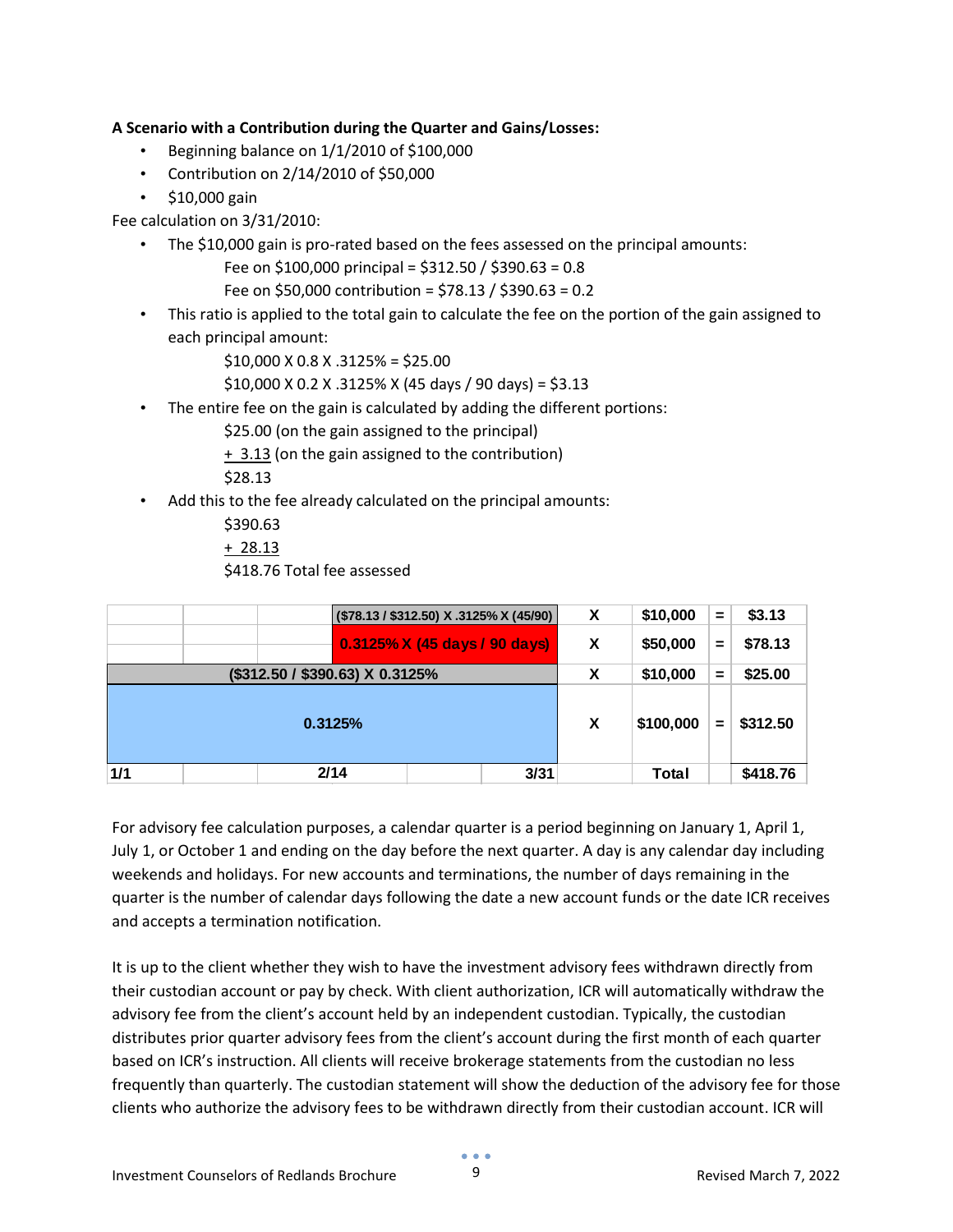send a fee notification to each client. The fee notification will include the amount of the fee, the value of the client's assets upon which we based the fee, and the manner in which we calculated the fee. It is the client's responsibility to verify the accuracy of the advisory fee. The custodian will not determine whether the fee is properly calculated.

In addition to the advisory fee notification, ICR will send an invoice to all clients who choose not to have advisory fees withdrawn directly from their custodian account. The invoice is payable upon receipt and will include the account's quarter end market value and advisory fee due.

#### <span id="page-9-0"></span>**Other Fees and Expenses**

ICR's fees do not include custodian fees. Clients pay all brokerage commissions, stock transfer fees, and/or other similar charges incurred in connection with transactions in accounts from the assets in the account, which are in addition to the fees client pays to ICR. See *Item 12 - Brokerage Practices* below for more information.

In addition, any mutual fund shares held in a client's account may be subject to deferred sales charges, 12b-1 fees, and other fund-related expenses including fees paid to their portfolio managers. The fund's prospectus fully describes the fees and expenses. All fees paid to ICR for investment advisory services are separate and distinct from the fees and expenses charged by mutual funds.

#### **Termination**

Either party may terminate the advisory agreement at any time by providing written notice to the other party. The client may terminate the agreement at any time by writing ICR at its office. If ICR receives verbal notice of termination, we will act on that instruction by providing written confirmation of termination.

Upon termination of the agreement, any earned, unpaid advisory fees will be due and payable. When permitted, ICR will automatically withdraw any earned, unpaid advisory fees from the client's custodian account. If ICR is not able to debit the final advisory fee from the client's custodian account the client will receive an invoice showing the advisory fees due for services rendered and not yet paid.

#### <span id="page-9-1"></span>**Other Compensation**

ICR does not accept compensation for the sale of securities or other investment products, including asset-based sales charges or service fees from the sale of mutual funds.

## <span id="page-9-2"></span>**ITEM 6 - PERFORMANCE-BASED FEES AND SIDE-BY-SIDE MANAGEMENT**

ICR does not charge performance-based fees or manage pooled accounts. Our only compensation is from the advisory fees clients pay to ICR, as described in *Item 5*.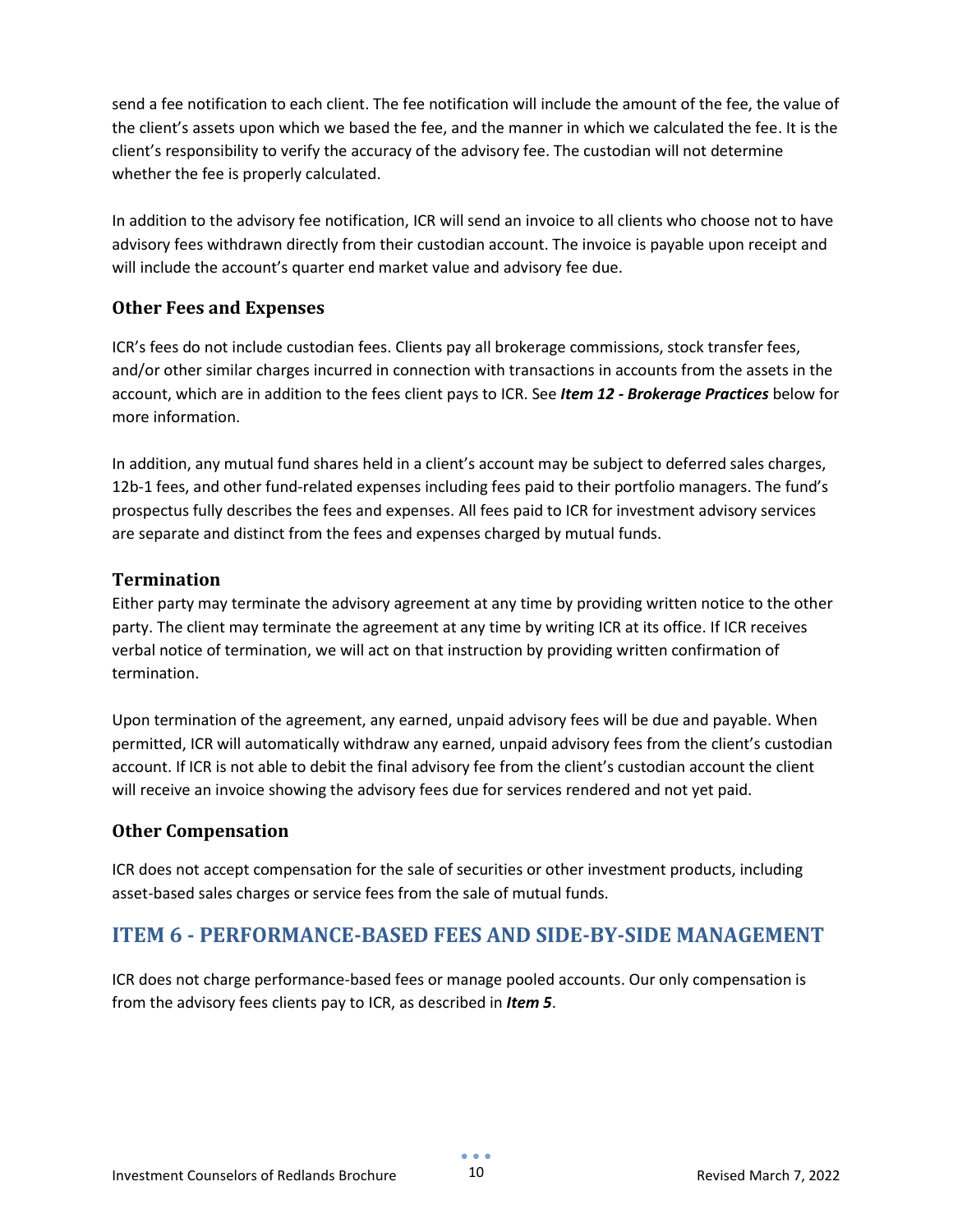## <span id="page-10-0"></span>**ITEM 7 - TYPES OF CLIENTS**

ICR offers discretionary investment advisory services to individuals, high net worth individuals, trusts and estates, and individual participants of retirement plans. In addition, we offer advisory services to pension and profit sharing plans, charitable organizations, and businesses.

#### <span id="page-10-1"></span>**Account Requirements**

Generally, ICR requires clients to maintain a minimum amount of assets for opening and maintaining an account. The minimum account size is generally \$100,000. ICR may combine family accounts to meet the account size minimum. Significant funds withdrawal may result in a request for additional fund deposits to continue with management of accounts. ICR may reduce or waive the account minimum requirements at its discretion, based on the needs of the client and the complexity of the situation.

## <span id="page-10-2"></span>**ITEM 8 - METHODS OF ANALYSIS, INVESTMENT STRATEGIES AND RISK OF LOSS**

#### <span id="page-10-3"></span>**Methods of Analysis and Investment Strategies**

ICR's general investment objective is to seek real capital growth within the constraints of the level of volatility the client is willing to accept. ICR treats each client account uniquely. ICR assists our clients to develop a statement of investment objectives designed in an effort to help clients attain their financial goals. This statement typically outlines the client's time horizon, volatility tolerance, tax considerations, and any special considerations and/or restrictions the client chooses to place on the management of the account. ICR will then make recommendations that are consistent with the client's statement of investment objectives. ICR selects suitable categories of investments based on the clients' attitudes about volatility and their need for capital appreciation or income. Different instruments involve different levels of exposure to risk. Within each investment category, ICR generally selects mutual funds, closedend funds, and exchange-traded funds (ETFs) to create a portfolio that is consistent with the client's objectives. We deal with any client restrictions on an account-by-account basis.

Since ICR treats each client account uniquely, client portfolios with similar investment objectives and asset allocation goals may own different securities. Timing and tax factors also influence ICR's investment decisions. Clients who buy or sell securities on the same day may receive different prices.

#### <span id="page-10-4"></span>*General Investment Strategies*

The investment objectives are determined based on the entire account and may be inconsistent with a particular holding and the account's performance at any time. For some clients, the investment objectives are determined based on multiple accounts for tax efficiency purposes. The ratio between fixed income and equity positions in an account may vary over time due to short-term market fluctuations, special market situations, or other unique circumstances. Clients should understand that achieving the stated investment objective is a long-term goal.

#### *Very Conservative*

This objective is designed for the cautious investor, one with a low tolerance for market fluctuations and/or a short time horizon. It is targeted toward the investor seeking stability and liquidity from their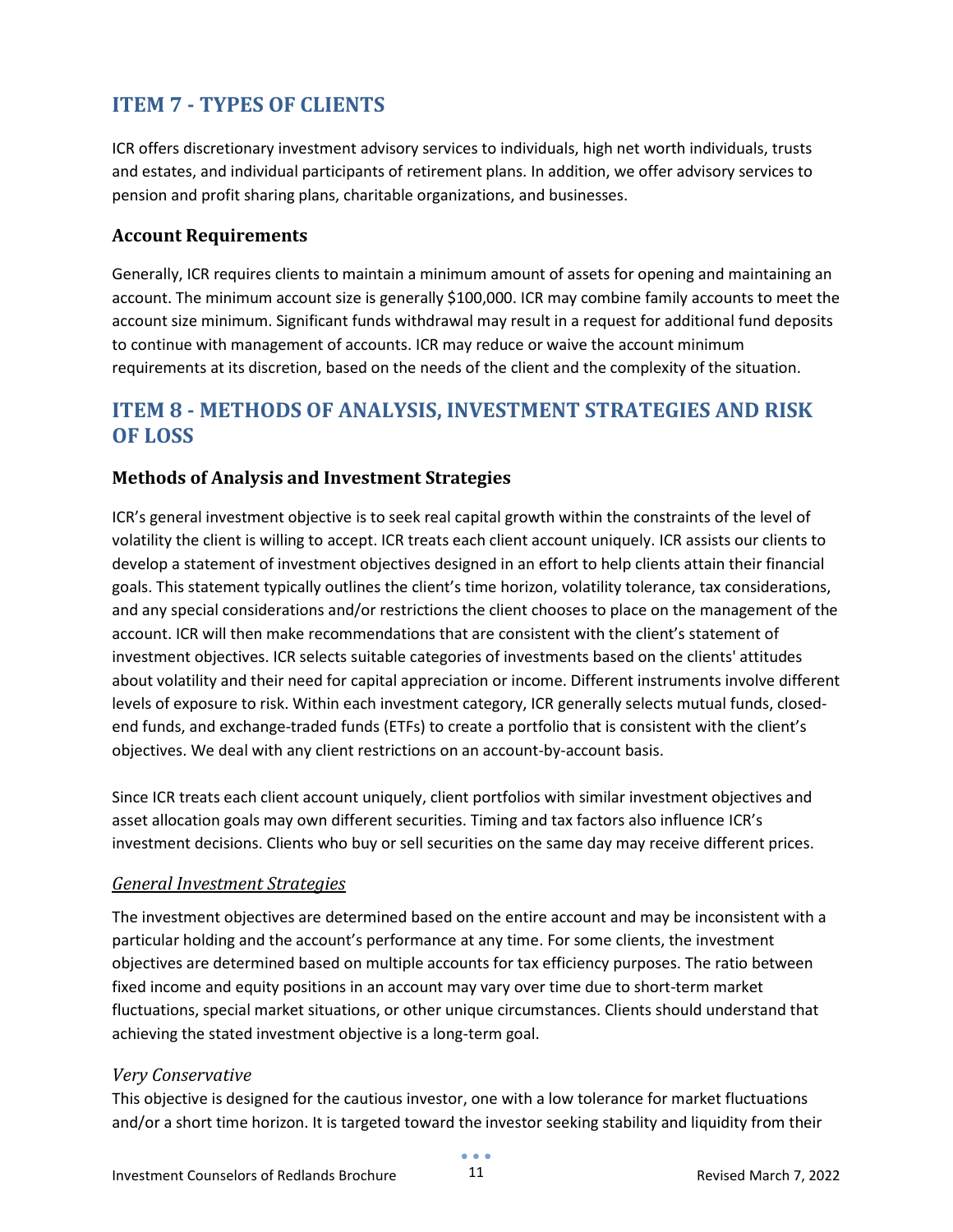investable assets. The main goal is to preserve capital while providing some income. This objective seeks minor fluctuations in the value of the portfolio.

#### *Conservative*

This objective is appropriate for the investor who seeks both modest capital appreciation and income from their portfolio. This investor will have either a moderate time horizon or a slightly higher tolerance for market fluctuations than the investor with the previous objective. While we have designed this range to preserve the investor's capital, fluctuations in the value of portfolios may occur from year to year.

#### *Moderate*

This objective will best suit the investor who seeks relatively stable growth from their investable assets offset by a modest level of income. An investor with this objective will have a higher tolerance for market fluctuations and/or a longer time horizon than either of the previous investors. The main goal of this objective is to achieve moderate portfolio growth over a complete economic cycle while limiting fluctuations to less than those of the overall stock market.

#### *Moderately Aggressive*

This objective is designed for investors with a relatively high tolerance for market fluctuations and a longer time horizon. These investors have little need for current income and seek above-average growth over a complete economic cycle. Its investors should be able to tolerate relatively high fluctuations in their portfolio values.

#### *Aggressive*

This objective is appropriate for investors who have both a high tolerance for market fluctuations and a long investment time horizon. The main goal of this objective is to provide high growth for the investor's assets over a complete economic cycle. Portfolios in this range may have substantial fluctuations in value from year to year, making this category unsuitable for those who do not have an extended time horizon.

#### <span id="page-11-0"></span>*Methods of Analysis for Selecting Securities*

ICR primarily uses fundamental analysis in the selection of securities, including the analysis of fund managers, annual reports, and any competitive advantages. Additionally, in analyzing and selecting mutual funds, we use public and private research sources, fund reporting, and fund conference calls. We review key characteristics including historical performance, consistency of returns, risk level, size of fund, and correlation with existing portfolio securities. Expense ratio and other costs are also significant factors in fund selection.

Additionally, ICR may use specific strategies or resources in the method of analysis and selection of securities.

#### *Mutual Funds*

In analyzing mutual funds, ICR primarily uses information provided by Morningstar. ICR reviews key characteristics such as historical performance, downside protection, consistency of returns, risk level, and/or size of fund. Expense ratio and other costs are also significant factors in fund selection.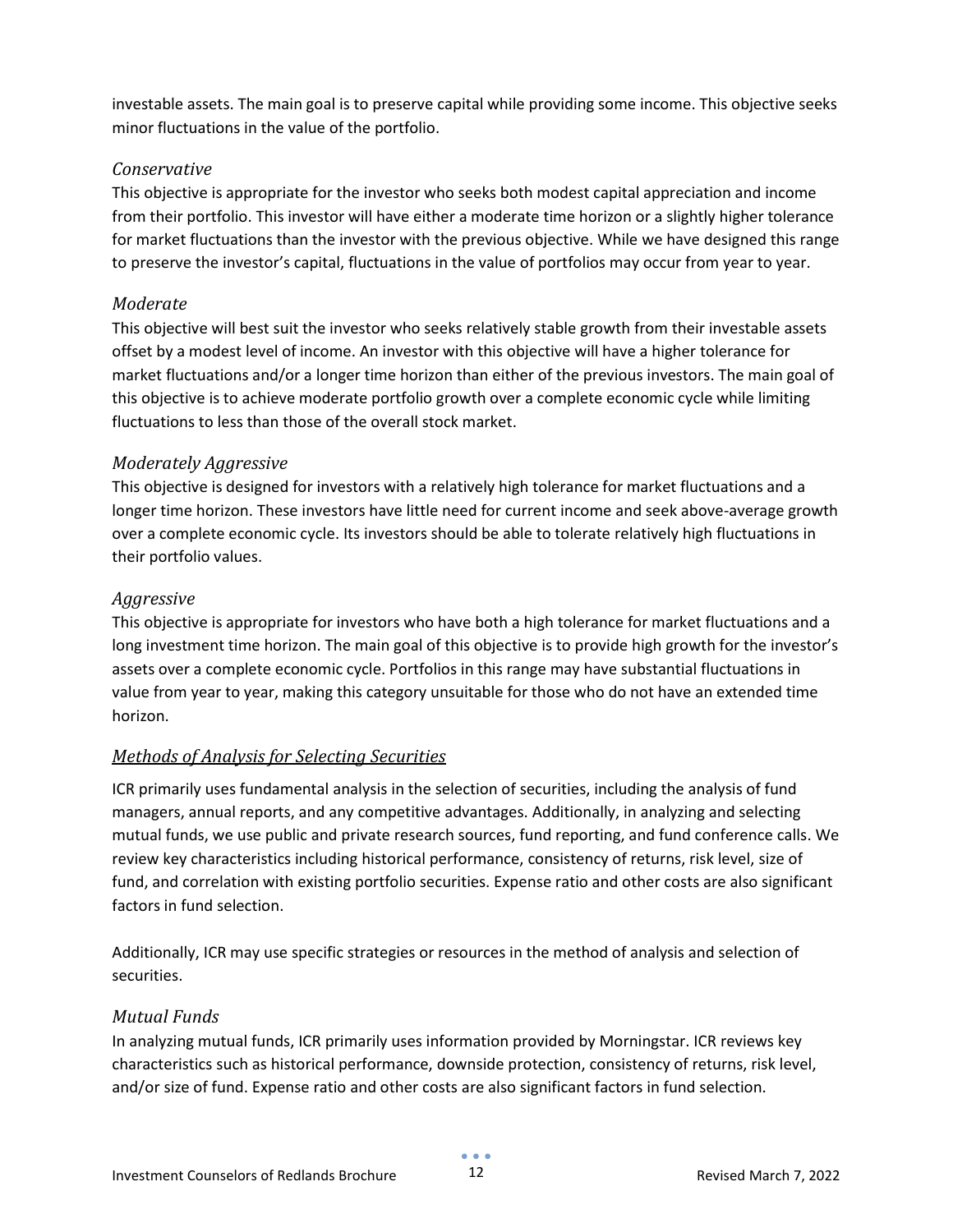#### *Closed-End Funds and Exchange Traded Funds (ETFs)*

Regarding closed-end funds and ETFs, ICR reviews holdings, overall sector exposure and weightings, trading volume and liquidity, risk level, and strategy.

#### <span id="page-12-0"></span>*Specific Investment Strategies for Managing Portfolios*

ICR may use long-term holding and inverse/enhanced market strategies in the construction and management of client portfolios.

#### *Long-Term Holdings*

ICR's strategies consist of purchasing, holding and rebalancing a diversified portfolio of securities, generally mutual funds, closed-end funds, and ETFs. ICR typically intends to hold these investments for over a year except when sales are necessary to rebalance the portfolio, to fund replacement acquisitions, or to meet distribution requirements.

#### *Inverse/Enhanced Market Strategies*

ICR may also use leveraged long or short mutual funds and/or exchange traded funds that are designed to perform in either an:

- 1. Inverse relationship to certain market indices (at a rate of one or more times the inverse [opposite] result of the corresponding index) as an investment strategy and/or for the purpose of hedging against downside market risk; or
- 2. Enhanced relationship to certain market indices (at a rate of one or more times the actual result of the corresponding index) as an investment strategy and/or for the purpose of increasing gains in an advancing market.

There can be no assurance that any such strategy will prove profitable or successful. In light of these enhanced risks/rewards, a client may direct ICR, in writing, not to employ any or all such strategies for the client's accounts.

#### <span id="page-12-1"></span>**General Risk of Loss Statement**

Prior to entering into an agreement with ICR, the client should carefully consider:

- 1. That investing in securities involves risk of loss which clients should be prepared to bear;
- 2. That securities markets experience varying degrees of volatility;
- 3. That over time the client's assets may fluctuate and at any time be worth more or less than the amount invested; and
- 4. Committing to ICR's management only those assets that the client believes will not be needed for current purposes and that can be invested on a long-term basis, usually a minimum of three years.

#### <span id="page-12-2"></span>**Risks**

#### <span id="page-12-3"></span>*General Risks of Owning Securities*

The prices of securities held in client accounts and the income they generate may decline in response to certain events taking place around the world. These include events directly involving the issuers of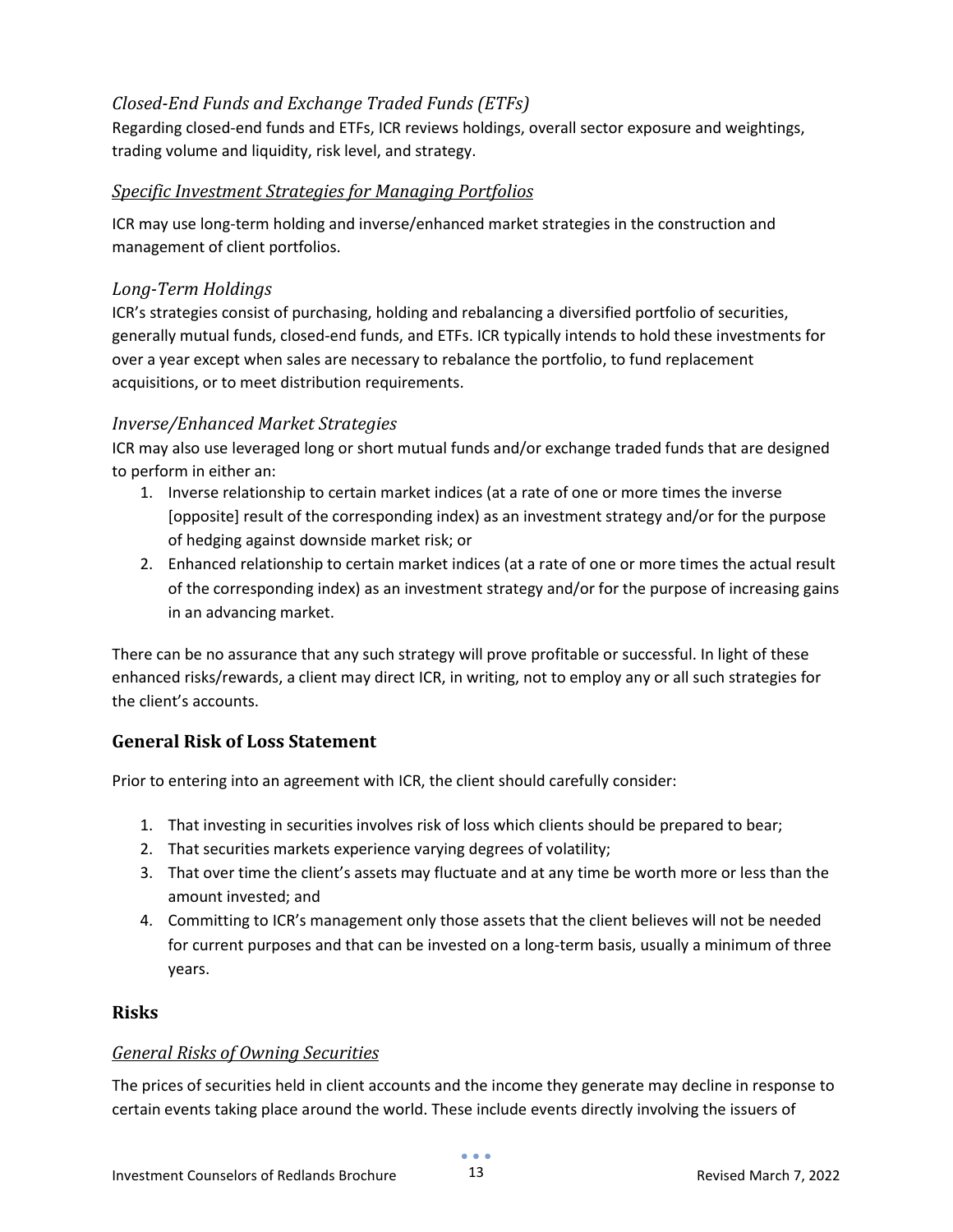securities held as underlying assets of securities in a client's account, conditions affecting the general economy, and overall market changes. Other contributing factors include local, regional, or global political, social, or economic instability and governmental or governmental agency responses to economic conditions. Finally, currency, interest rate, and commodity price fluctuations may also affect security prices and income.

The prices of, and the income generated by, most debt securities held by a client's account may be affected by changing interest rates and by changes in the effective maturities and credit ratings of these securities. For example, the prices of debt securities in the client's account generally will decline when interest rates rise and increase when interest rates fall. In addition, falling interest rates may cause an issuer to redeem, "call" or refinance a security before its stated maturity, which may result in ICR having to reinvest the proceeds in lower yielding securities. Longer maturity debt securities generally have higher rates of interest and may be subject to greater price fluctuations than shorter maturity debt securities. Debt securities are also subject to credit risk, which is the possibility that the credit strength of an issuer will weaken and/or an issuer of a debt security will fail to make timely payments of principal or interest and the security will go into default. The guarantee of a security backed by the U.S. Treasury or the full faith and credit of the U.S. government only covers the timely payment of interest and principal when held to maturity. This means that the current market values for these securities will fluctuate with changes in interest rates.

Investments in securities issued by entities based outside the United States may be subject to increased levels of the risks described above. Currency fluctuations and controls, different accounting, auditing, financial reporting, disclosure, regulatory and legal standards and practices could also affect investments in securities of foreign issuers. Additional factors may include expropriation, changes in tax policy, greater market volatility, different securities market structures, and higher transaction costs. Finally, various administrative difficulties, such as delays in clearing and settling portfolio transactions, or in receiving payment of dividends can increase risk. Finally, investments in securities issued by entities domiciled in the United States may also be subject to many of these risks.

#### <span id="page-13-0"></span>*Mutual Funds (Open-end Investment Company)*

A mutual fund is a company that pools money from many investors and invests the money in stocks, bonds, short-term money-market instruments, other securities or assets, or some combination of these investments. The portfolio of the fund consists of the combined holdings it owns. Each share represents an investor's proportionate ownership of the fund's holdings and the income those holdings generate. The price that investors pay for mutual fund shares is the fund's per share net asset value (NAV) plus any shareholder fees that the fund imposes at the time of purchase (such as sales loads).

The benefits of investing through mutual funds include:

#### Professionally Managed

Mutual funds are professionally managed by investment advisers who research, select, and monitor the performance of the securities the fund purchases.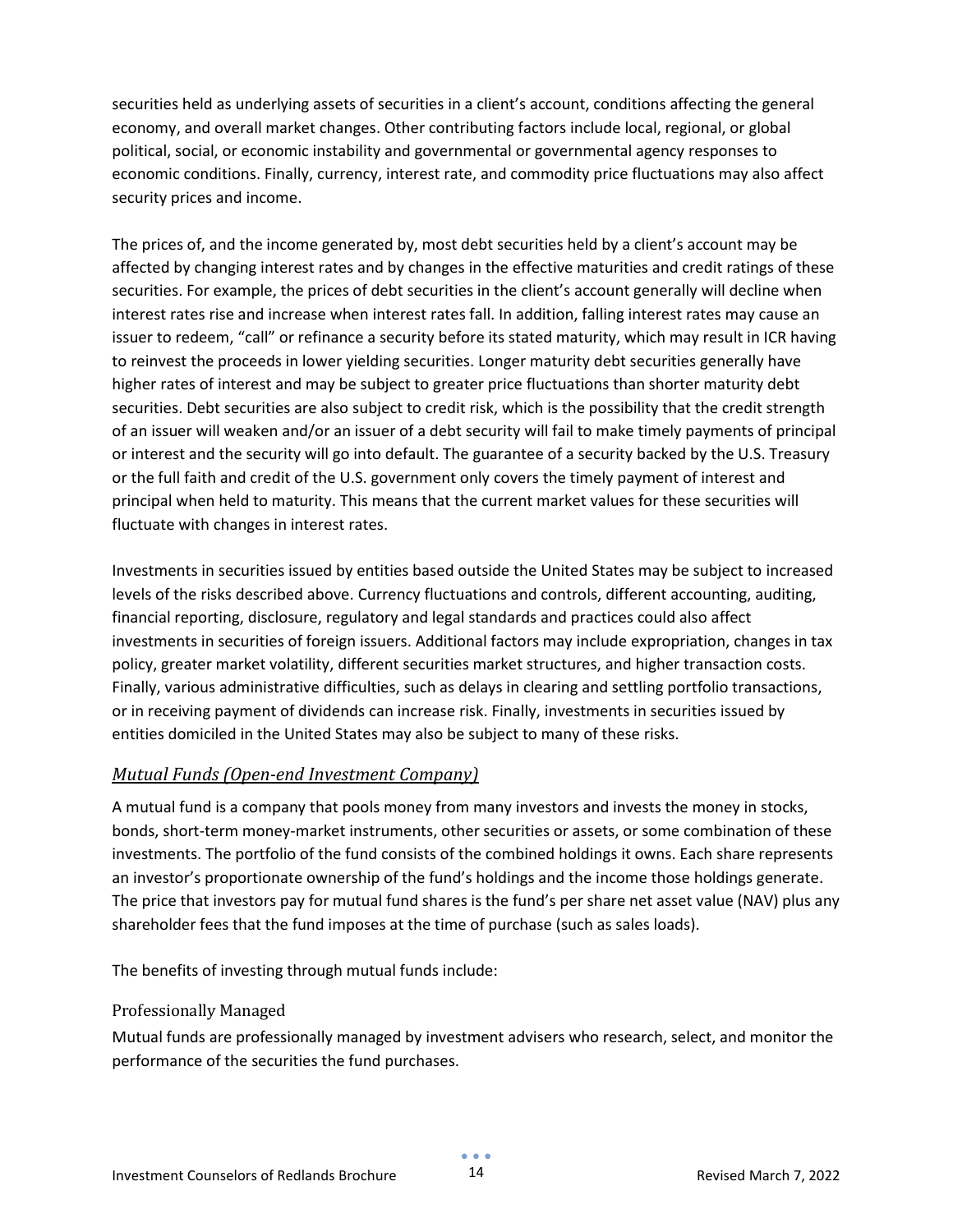#### Diversification

Mutual funds typically have the benefit of diversification, which is an investing strategy that generally sums up as "Don't put all your eggs in one basket." Spreading investments across a wide range of companies and industry sectors can help lower the risk if a company or sector fails. Some investors find it easier to achieve diversification through ownership of mutual funds rather than through ownership of individual stocks or bonds.

#### Affordability

Some mutual funds accommodate investors who do not have a lot of money to invest by setting relatively low dollar amounts for initial purchases, subsequent monthly purchases, or both.

#### Liquidity

Generally, mutual fund investors can readily redeem their shares at the next pricing of NAV, less any fees and charges assessed on redemption. Less frequently, some mutual funds have the option to redeem shares using the underlying stocks in the fund's portfolio, or may delay redemption for a defined period.

Mutual funds also have features that some investors might view as disadvantages:

#### Costs Despite Negative Returns

Investors must pay sales charges, annual fees, and other expenses regardless of how the fund performs. Depending on the timing of their investment, investors may also have to pay taxes on any capital gains distribution they receive. This includes instances where the fund went on to perform poorly after purchasing shares.

#### Lack of Control

Investors typically cannot ascertain the exact make-up of a fund's portfolio at any given time, nor can they directly influence which securities the fund manager buys and sells or the timing of those trades.

#### Price Uncertainty

With an individual stock, investors can obtain real-time (or close to real-time) pricing information with relative ease by checking financial websites or by calling a broker or your investment adviser. Investors can also monitor how a stock's price changes from hour to hour—or even second to second. By contrast, with a mutual fund, the price at which an investor purchases or redeems shares will typically depend on the fund's NAV, which the fund might not calculate until many hours after the investor placed the order. In general, mutual funds must calculate their NAV at least once every business day, typically after the major U.S. exchanges close.

#### *Different Types of Funds*

When it comes to investing in mutual funds, investors have literally thousands of choices. Most mutual funds fall into one of three main categories; money market funds, bond funds (also called "fixed income" funds), and stock funds (also called "equity" funds). Each type has different features and different risks and rewards. Generally, the higher the potential return, the higher the risk of loss.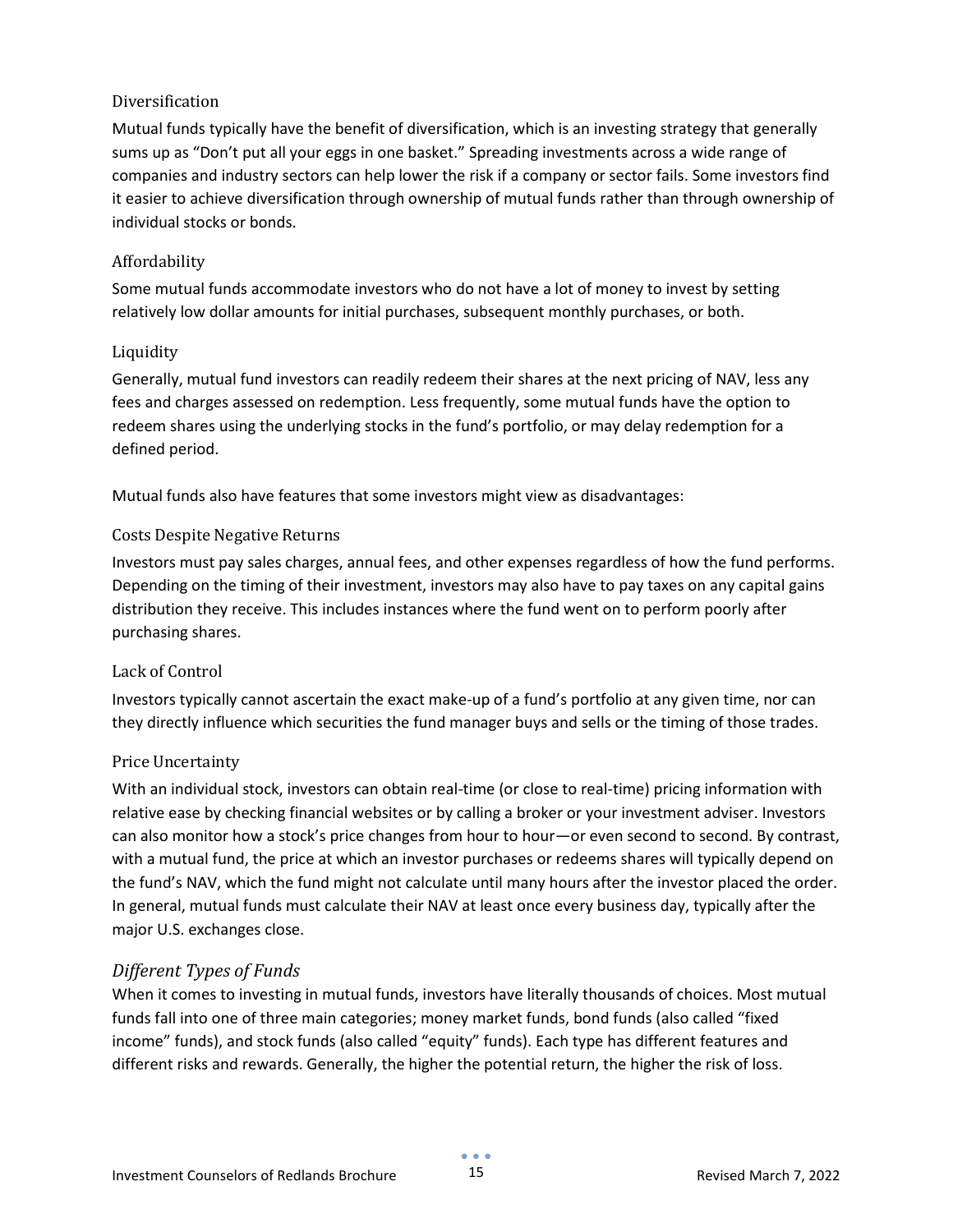#### Money Market Funds

Money market funds have relatively low risks, compared to other mutual funds (and most other investments). By law, they can invest in only certain high-quality, short-term investments issued by the U.S. Government, U.S. corporations, and state and local governments. Money market funds try to keep their net asset value (NAV), which represents the value of one share in a fund, at a stable \$1.00 per share. However, the NAV may fall below \$1.00 if the fund's investments perform poorly. Investor losses have been rare, but they are possible. Money market funds pay dividends that generally reflect shortterm interest rates, and historically the returns for money market funds have been lower than for either bond or stock funds. That is why "inflation risk," the risk that inflation will outpace and erode investment returns over time, can be a potential concern for investors in money market funds.

#### Bond Funds

Bond funds generally have higher risk than money market funds, largely because they typically pursue strategies aimed at producing higher yields. Unlike money market funds, the SEC's rules do not restrict bond funds to high quality or short-term investments. Because there are many different types of bonds, bond funds can vary dramatically in their risks and rewards.

Some of the risks associated with bond funds include:

#### Credit Risk

There is a possibility that companies or other issuers may fail to pay their debts (including the debt owed to holders of their bonds). Consequently, this affects mutual funds that hold these bonds. Credit risk is less of a factor for bond funds that invest in insured bonds or U.S. Treasury Bonds. By contrast, those that invest in the bonds of companies with poor credit ratings generally will be subject to higher risk.

#### Interest Rate Risk

There is a risk that the market value of the bonds will go down when interest rates go up. Because of this, investors can lose money in any bond fund, including those that invest only in insured bonds or U.S. Treasury Bonds. Funds that invest in longer-term bonds tend to have higher interest rate risk.

#### Prepayment Risk

Issuers may choose to pay off debt earlier than the stated maturity date on a bond. For example, if interest rates fall, a bond issuer may decide to "retire" its debt and issue new bonds that pay a lower rate. When this happens, the fund may not be able to reinvest the proceeds in an investment with as high a return or yield.

#### Stock Funds

Although a stock fund's value can rise and fall quickly (and dramatically) over the short term, historically stocks have performed better over the long term than other types of investments. This is true for corporate bonds, government bonds, and treasury securities. Overall "market risk" poses the greatest potential danger for investors in stocks funds. Stock prices can fluctuate for a broad range of reasons such as the overall strength of the economy or demand for particular products or services. Not all stock funds are the same.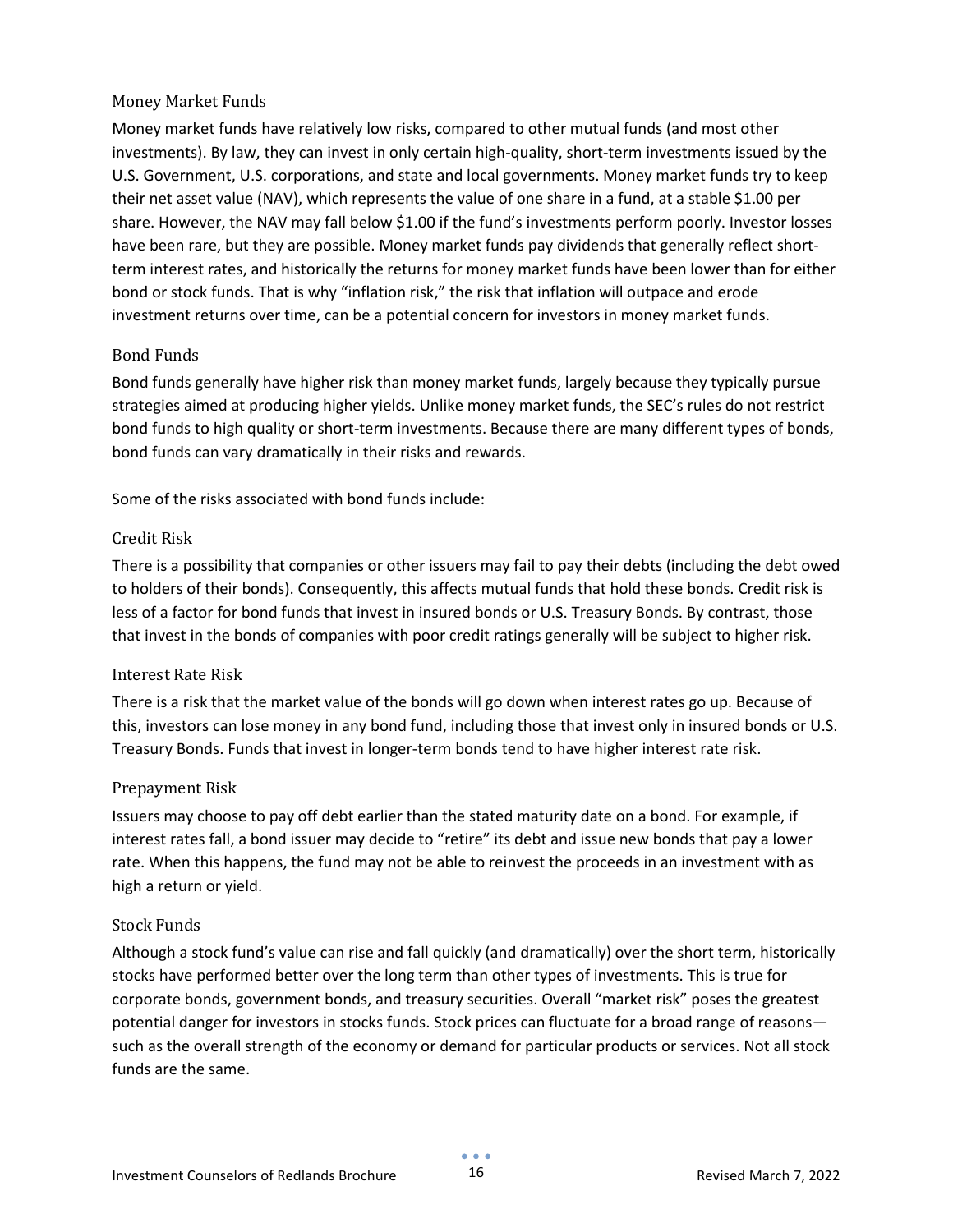#### Alternative Investment Funds

Alternative investments fall outside the three traditional asset types (stocks, bonds, and cash), and include hedge funds, managed futures, real estate, commodities and derivatives contracts. Alternative investment funds generally seek to provide returns with a low correlation to returns of standard asset classes. Each fund is subject to specific and often enhanced risks, depending on the nature of the fund. Clients should carefully review the prospectus disclosures and offering documents of these products, which contain important information about the specific risks of the product.

#### *Tax Consequences of Mutual Funds*

When investors buy and hold an individual stock or bond, the investor must pay income tax each year on the dividends or interest the investor receives. However, the investor will not have to pay any capital gains tax until the investor actually sells and makes a profit. Mutual funds are different. When an investor buys and holds mutual fund shares, the investor will owe income tax on any ordinary dividends in the year the investor receives or reinvests them. Moreover, in addition to owing taxes on any *personal capital gains* when the investor sells shares, the investor may have to pay taxes each year on t*he fund's capital gains*. That is because the law requires mutual funds to distribute capital gains to shareholders if they sell securities for a profit that cannot be offset by a loss.

#### <span id="page-16-0"></span>*Closed-end Funds*

Closed-end funds do not continually offer their shares for sale. Rather, they sell a fixed number of shares at an initial offering, after which the shares typically trade on a secondary market, such as the New York Stock Exchange or the NASDAQ Stock Market. Risk factors pertaining to closed-end funds vary from fund to fund.

Closed-end funds are generally subject to the same risks that we describe under open-end mutual funds above. In addition, they may be subject to the following:

#### Valuation Risk

Common shares may trade above (a premium) or below (a discount) the net asset value (NAV) of the trust/fund's portfolio. At times, discounts could widen or premiums could shrink, and could either dilute positive performance or compound negative performance. There is no assurance that discounted funds will appreciate to their NAV.

#### Fluctuating Dividends in Actively Managed Portfolios

The composition of the trust/fund's portfolio could change, which, all else being equal, could cause a reduction in dividends paid to common shares. Certain closed-end funds invest in common stocks. There is no guarantee of dividends from these common stocks. Fluctuations in dividend levels over time, up and down, are to be expected.

#### Interval Funds

"Interval funds" are unlisted closed-end funds and therefore do not trade in a secondary market. Limited liquidity is provided to shareholders only through the fund's periodic offers at preset intervals to repurchase a specified percentage of its outstanding shares at net asset value. Investors should consider shares of interval funds to be an illiquid investment.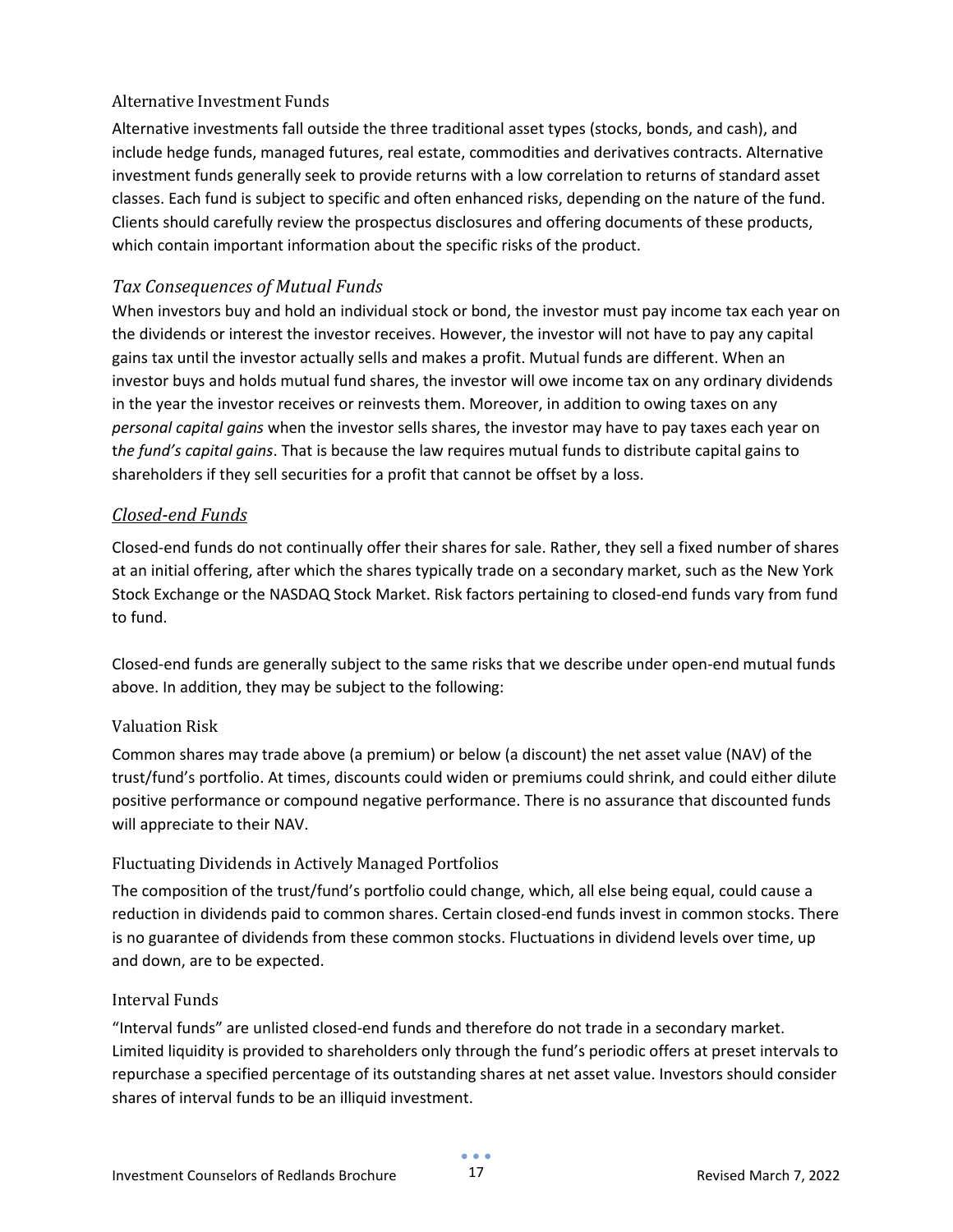#### <span id="page-17-0"></span>*Exchange Traded Funds (ETFs)*

An ETF is a type of Investment Company (usually, an open-end fund or unit investment trust) containing a basket of equity and/or fixed income investments. Typically, the objective of an ETF is to achieve the same return as a particular market index, including sector indexes. An ETF is similar to an index fund in that it will primarily invest in securities of companies that are included in a selected market. Unlike traditional mutual funds, which can only be redeemed at the end of a trading day, ETFs trade throughout the day on an exchange. Like stock mutual funds, the prices of the underlying securities and the overall market may affect ETF prices. Similarly, factors affecting a particular industry segment may affect ETF prices that track that particular sector.

#### <span id="page-17-1"></span>*Equity Securities*

Equity securities represent an ownership position in a company. Equity securities typically consist of common stocks. The prices of equity securities fluctuate based on, among other things, events specific to their issuers and market, economic and other conditions. For example, prices of these securities can be affected by financial contracts held by the issuer or third parties (such as derivatives) relating to the security or other assets or indices.

There may be little trading in the secondary market for particular equity securities, which may adversely affect ICR's ability to dispose of such equity securities. Adverse publicity and investor perceptions, whether or not based on fundamental analysis, may decrease the value and/or liquidity of equity securities.

#### <span id="page-17-2"></span>*Real Estate Investment Trusts (REITs)*

Securities issued by real estate investment trusts (REITs) primarily invest in real estate or real estaterelated loans. Equity REITs own real estate properties, while mortgage REITs hold construction, development and/or long-term mortgage loans. Changes in the value of the underlying property of the trusts, the creditworthiness of the issuer, property taxes, interest rates, tax laws, and regulatory requirements, such as those relating to the environment all can affect the values of REITs. Both types of REITs are dependent upon management skill, the cash flows generated by their holdings, the real estate market in general, and the possibility of failing to qualify for any applicable pass-through tax treatment or failing to maintain any applicable exemptive status afforded under relevant laws.

## <span id="page-17-3"></span>**ITEM 9 - DISCIPLINARY INFORMATION**

ICR does not have any disciplinary information to disclose.

## <span id="page-17-4"></span>**ITEM 10 - OTHER FINANCIAL INDUSTRY ACTIVITIES AND AFFILIATIONS**

ICR does not offer any other services or have any affiliates in the financial industry.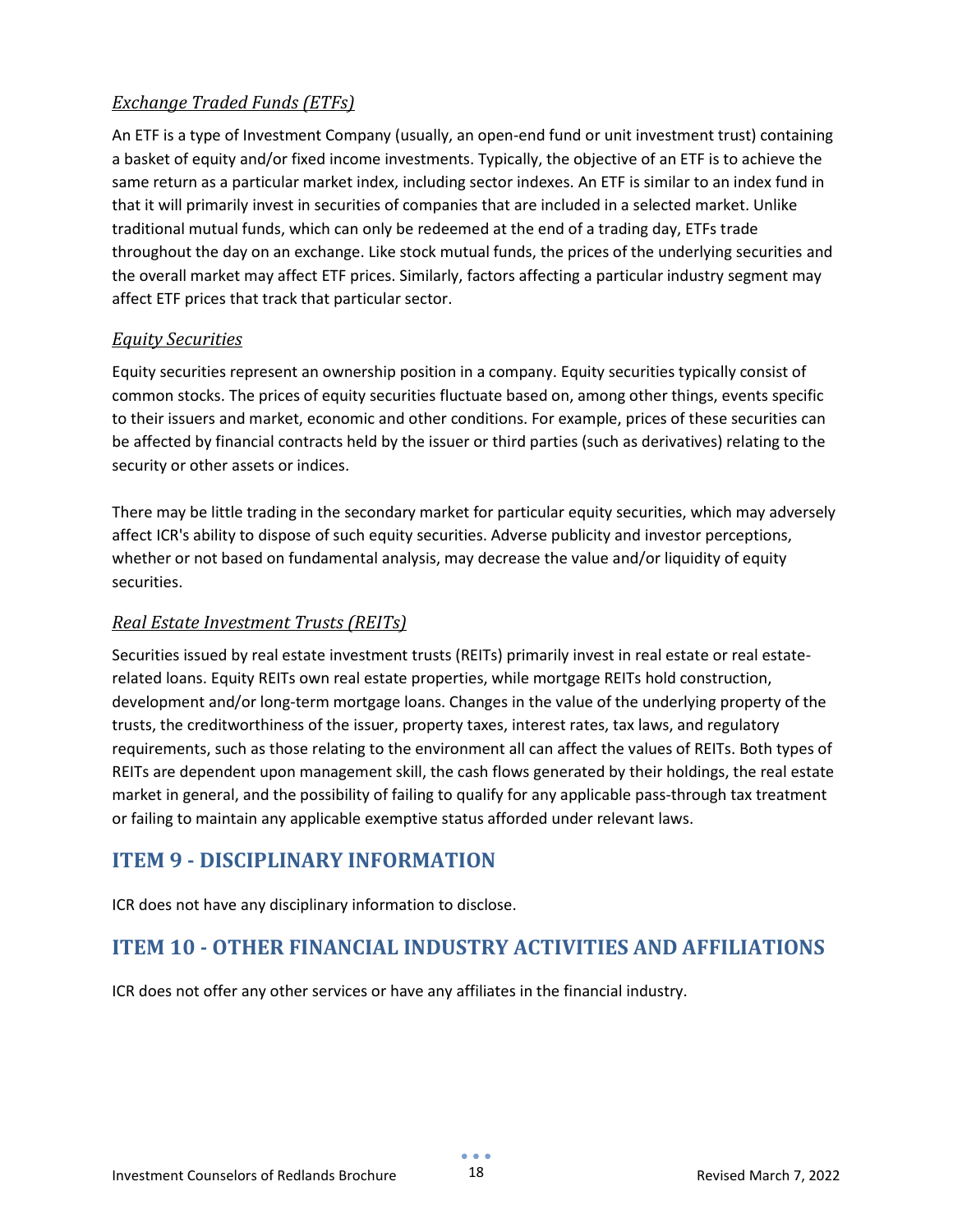## <span id="page-18-0"></span>**ITEM 11 - CODE OF ETHICS, PARTICIPATION OR INTEREST IN CLIENT TRANSACTIONS AND PERSONAL TRADING**

#### <span id="page-18-1"></span>**Code of Ethics**

ICR believes that we owe clients the highest level of trust and fair dealing. Further, as part of our fiduciary duty, we place the interests of our clients ahead of the interests of the firm and our personnel. ICR's personnel are required to conduct themselves with integrity at all times and follow the principles and policies detailed in our Code of Ethics.

ICR's Code of Ethics attempts to address specific conflicts of interest that either we have identified or that could likely arise. The Code of Ethics sets clear guidelines for ICR's employees to follow in areas such as gifts and entertainment, other business activities, and adherence to applicable state and federal securities laws. All personnel receive a copy of each amendment of the Code of Ethics, which they acknowledge in writing. Additionally, employees of ICR are subject to personal trading policies governed by the Code of Ethics (see below). The Code of Ethics includes reporting requirements for ICR's personnel to report their personal securities transactions.

ICR will provide a complete copy of the Code of Ethics to any client or prospective client upon request. Such requests should be made by contacting us at the address or phone number on the cover of this brochure.

The following items represent situations where a conflict of interest may exist between the client and ICR.

#### <span id="page-18-2"></span>*Personal Trading Practices*

ICR and our personnel may purchase or sell securities for themselves that we also recommend to clients. This includes related securities (e.g., warrants, options, or futures). This presents a potential conflict of interest as we may have an incentive to favor our personal trades over client transactions or use the information about the transactions we intend to make for clients to our personal benefit.

Our policies to address these conflicts include the following:

- 1. ICR and our personnel may purchase or sell securities for themselves, regardless of whether the same transaction would be appropriate for any client account.
- 2. With the exception of open-end mutual funds, the client receives the opportunity to act on investment recommendations prior to and in preference to accounts of ICR and our personnel.
- 3. With the exception of open-end mutual funds, when ICR is purchasing or considering purchasing a security on behalf of a client, no person of ICR may effect a transaction in that security prior to the completion of the purchase or until a decision has been made not to purchase such security. Similarly, when ICR is selling or considering the sale of a security on behalf of a client, no person of ICR may effect a transaction in that security prior to the completion of the sale or until a decision has been made not to sell such security.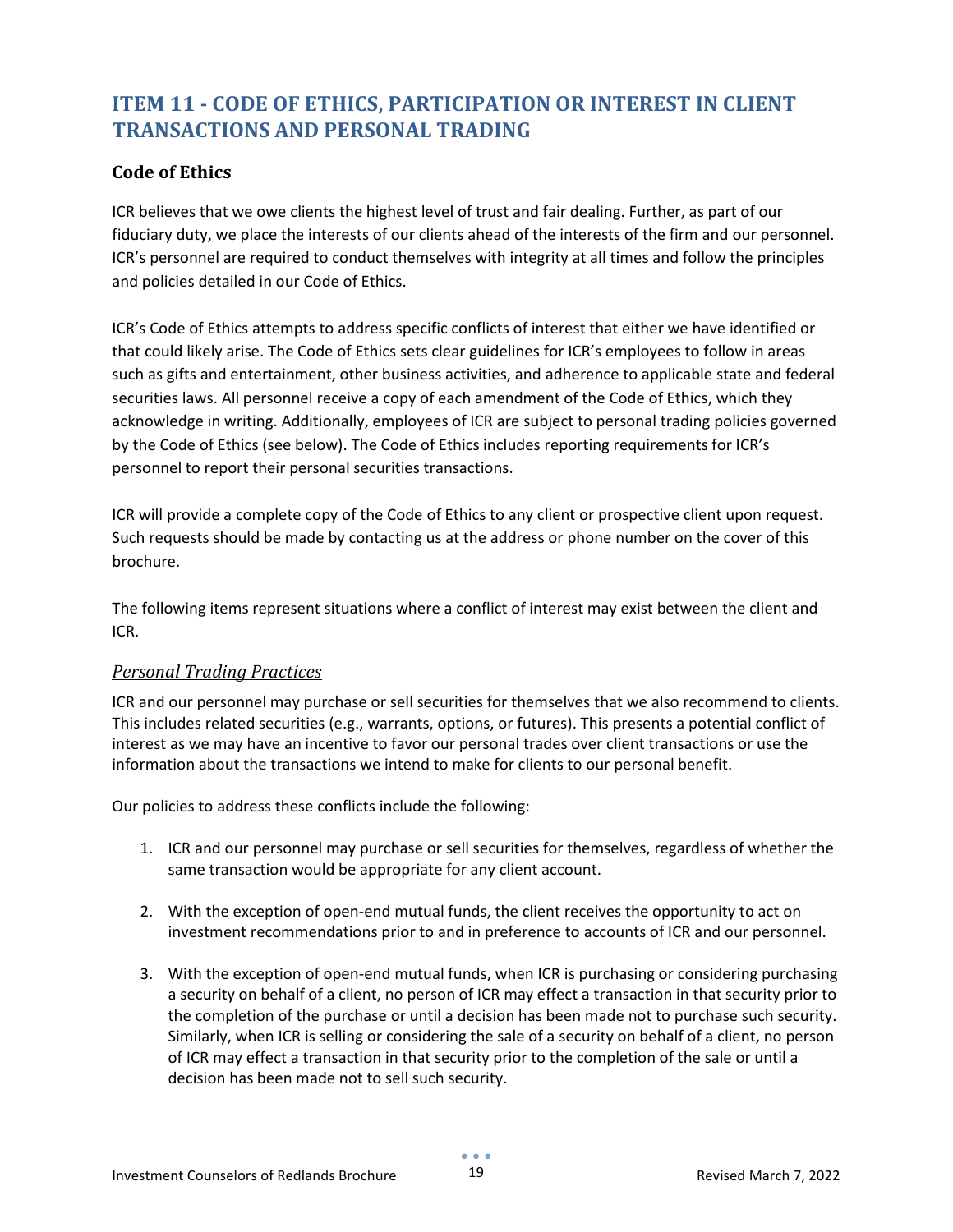- 4. Conflicts of interest also may arise when ICR's personnel become aware of Limited Offerings or IPOs. Our personal trading policies specifically address these types of offerings.
- 5. ICR requires our personnel to seek pre-approval before trading certain securities.
- 6. ICR prohibits trading in a manner that takes personal advantage of price movements caused by client transactions.
- 7. ICR maintains required personal securities transaction records.

## <span id="page-19-0"></span>**ITEM 12 - BROKERAGE PRACTICES**

#### <span id="page-19-1"></span>**Factors Considered in Selecting Broker-Dealers for Client Transactions**

We generally require that clients execute their securities transactions through Fidelity Institutional Wealth Services ("FIWS") through Fidelity Brokerage Services LLC, registered broker-dealers, Members SIPC. ICR is independently owned and operated and not affiliated with FIWS.

ICR uses several factors to evaluate FIWS for client recommendation. Factors that ICR may consider when recommending FIWS may include ease of use, reputation, service execution, pricing, investment options available and financial strength. ICR may also take into consideration the availability of the products and services received or offered.

FIWS may charge commissions (ticket charges) for executing our transactions. We do not receive any part of these separate charges. We may require that clients establish accounts with FIWS to maintain custody of clients' assets and to effect trades for their accounts. FIWS may provide us with access to their institutional trading and custody services, which are typically not available to FIWS retail investors. FIWS 's services include brokerage custody, research and access to mutual funds and other investments that are otherwise generally available only to institutional investors or would require a significantly higher minimum initial investment. For ICR's clients who choose to have their assets held at FIWS, FIWS will not charge separately for custody; however, FIWS is compensated by account holders through commissions or other transaction-related fees on securities trades that are executed through FIWS or that settle into FIWS. Client may refer to their account agreement with Fidelity for specific information regarding fees and account features.

#### <span id="page-19-2"></span>*Research and Other Soft Dollar Benefits*

FIWS makes available to us other products and services that may benefit us but may not benefit our clients. These types of services will help us in managing and administering client accounts. These include software and other technology that provide access to client account data (i.e. trade confirmations and account statements); facilitate trade executions; provide research, pricing information, and other market data; facilitate in the payment of our fees from our clients' accounts; and assist with back-office functions, record keeping, and client reporting. Many of these services may be used to service all or a substantial number of our accounts. We place trades for our clients' accounts subject to our duty to seek best execution and other fiduciary duties. We may use broker-dealers other than FIWS to execute trades for client accounts maintained at FIWS, but this practice may result in additional costs to clients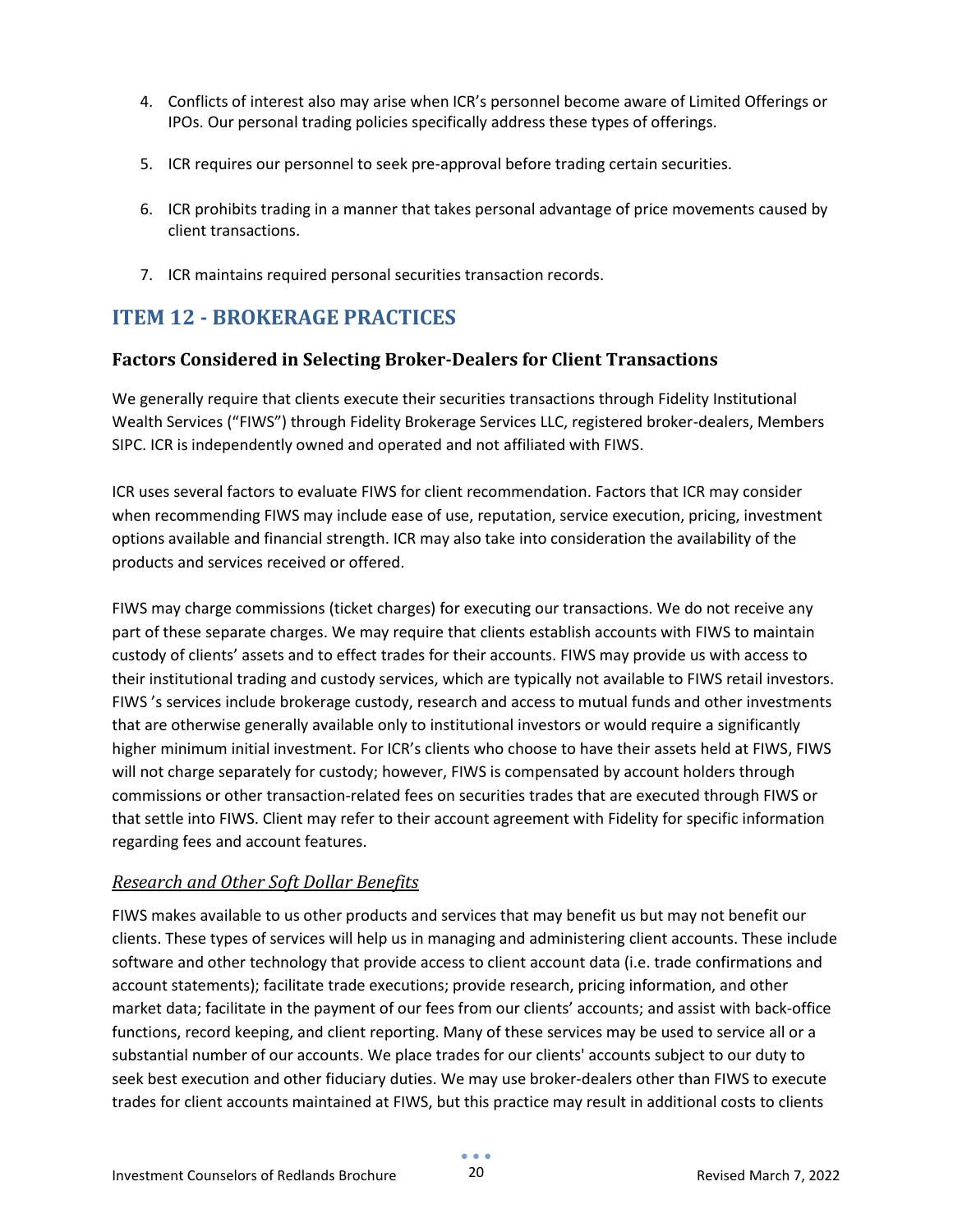so we are more likely to place trades through FIWS rather than other broker-dealers. FIWS's execution quality may be different from other broker-dealers.

FIWS may also provide other benefits such as educational events, conferences on practice management, regulatory compliance, and information technology. FIWS may discount or waive fees it would otherwise charge for some of these services or pay all or a part of the fees of a third party providing these services to ICR.

None of the benefits received from FIWS are contingent upon ICR committing any specific amount of business to FIWS in connection with client securities transactions.

ICR has received benefits from various mutual fund companies. These benefits include paid conference fees and related travel expenses, entertainment, and meals associated with attending mutual fund conferences. Clients should be aware that these benefits create a conflict of interest between ICR and those clients to whom ICR recommends the mutual funds of these companies. To address this conflict ICR has implemented a process for selecting mutual funds. This process consists of several steps. First, we screen for funds based on our macroeconomic view. Next, we use Morningstar and/or publicly available research to narrow down investment options based on the criteria identified in *Item 8*.

We do not feel the benefits that we receive compromise our judgment in recommending funds to clients. As part of our fiduciary duty to clients, ICR endeavors at all times to put the interests of our clients first. Clients should be aware, however, that the receipt of economic benefits by ICR or our personnel in and of itself creates a potential conflict of interest and may indirectly influence ICR's recommendation of FIWS for custody and brokerage services and recommending funds.

#### <span id="page-20-0"></span>**Aggregation and Allocation of Transactions**

ICR typically recommends mutual funds, closed-end funds (CEFs), and exchange-traded funds (ETFs). ICR does not aggregate mutual fund orders as the firm conducts client transactions independently. ICR believes that while aggregating non-mutual fund trades may benefit clients by purchasing or selling in larger blocks, we do not feel that clients are at a disadvantage by our policy not to aggregate mutual fund trades, as the daily price is the same for each investor.

When transacting in CEFs and ETFs we may aggregate transactions if we believe that aggregation is consistent with the duty to seek best execution for our clients and is consistent with the disclosures made to clients and terms defined in the client investment advisory agreement. No advisory client will be favored over any other client, and each account that participates in an aggregated order will participate at the average share price (per custodian) for all transactions in that security on a given business day. ICR does not aggregate trades of our personnel with those of client accounts.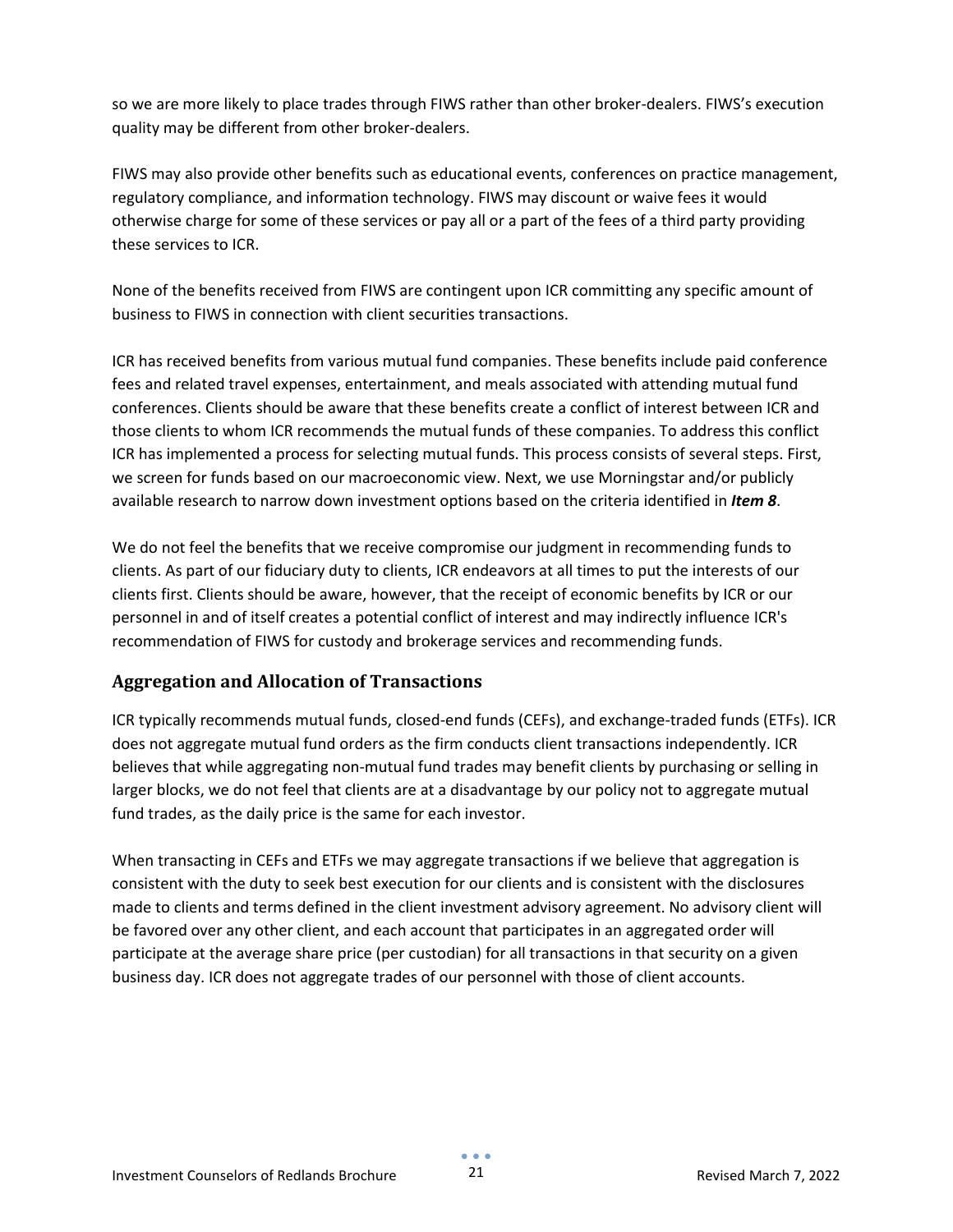## <span id="page-21-0"></span>**ITEM 13 - REVIEW OF ACCOUNTS**

#### <span id="page-21-1"></span>**Managed Account Reviews**

We manage portfolios on a continuous basis and generally review positions in client accounts at least quarterly. We offer account reviews to clients on a quarterly basis. Clients should contact our office to request such reviews. Clients may choose to receive reviews in person, by telephone, or in writing. Mr. Jim Heine, Chief Investment Officer, or Mr. James Cobb, Chief Financial Officer, conducts reviews based on a variety of factors. These factors may include but are not limited to stated investment objectives, economic environment, outlook for the securities markets, and the merits of the securities in the accounts.

In addition, we may conduct a special review of an account based upon one or more of the following:

- 1. A change in the client's investment objectives, guidelines and/or financial situation
- 2. Tax considerations, or
- 3. Material cash deposits or withdrawals.

#### <span id="page-21-2"></span>**Account Reporting**

Each client receives a written statement from the custodian that includes an accounting of all holdings and transactions in the account for the reporting period. In addition, ICR provides written reports detailing performance in client accounts on a quarterly basis. ICR may also provide additional reporting as agreed upon by ICR and the client on a case-by-case basis.

## <span id="page-21-3"></span>**ITEM 14 - CLIENT REFERRALS AND OTHER COMPENSATION**

#### <span id="page-21-4"></span>*Client Referrals*

ICR does not receive any economic benefit from a person who is not a client for providing investment advice or other advisory services to ICR's clients. ICR does not compensate any person directly or indirectly who is not an employee of the firm for client referrals.

#### <span id="page-21-5"></span>*Outside Compensation*

ICR may refer clients to unaffiliated professionals for specific needs, such as accounting and legal services. In turn, these professionals may refer clients to ICR for investment advisory services. ICR does not have any agreements with individuals or companies that we refer clients to, and we do not receive any compensation for these referrals. However, someone might conclude that ICR is receiving an indirect economic benefit from the arrangement, as the relationships are mutually beneficial. For example, there could be an incentive for us to recommend services of firms who refer clients to ICR.

ICR only refers clients to professionals that ICR believes to be competent and qualified in their field. Clients have a responsibility to do their own review of the provider. We will generally provide clients with a list of professionals that the client can contact, and it is solely the client's decision whether to engage a recommended firm. Clients are under no obligation to purchase any products or services through these professionals, and ICR has no control over the services provided by another firm. Clients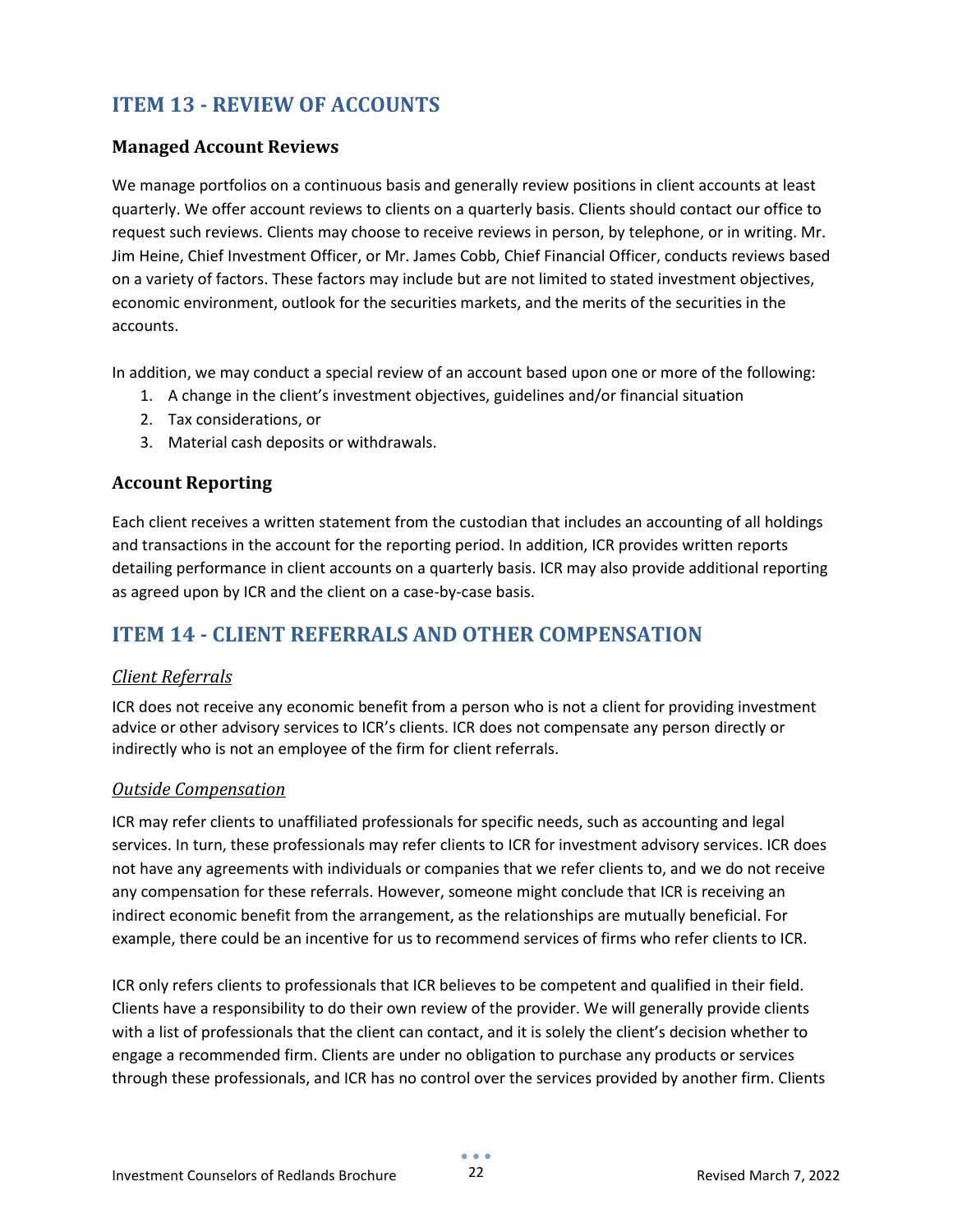who choose to engage these professionals will sign a separate agreement with the other firm. Fees charged by the other firm are separate from and in addition to fees charged by ICR.

If the client desires, ICR will work with these professionals or the client's other advisers (such as an accountant, attorney, or financial planner) to help ensure that the provider understands the client's investment portfolio and to coordinate services for the client. ICR will never share information with an unaffiliated professional unless first authorized by the client.

### <span id="page-22-0"></span>**ITEM 15 - CUSTODY**

ICR does not take physical custody of client funds or securities. For the convenience of the client, we will set up quarterly fee deduction ability from the client's account, when authorized by the client. ICR will not have custody of our clients' funds or securities when the clients authorize us to deduct our management fees directly from the client's account if all of the following requirements are met:

- 1. Clients' accounts are held by a qualified custodian (generally a broker-dealer, bank, trust company, or other financial institution).
- 2. Clients will receive statements directly from their qualified custodian at least quarterly. The statements will reflect the client's funds and securities held with the qualified custodian as well as any transactions that occurred in the account, including the deduction of ICR's fee.
- 3. Each billing period, we send clients a statement showing the value of the client's assets upon which the fee is based, the amount of the fee, and how we calculated the fee.
- 4. We send the amount of our fee to the custodian.
- 5. It is the client's responsibility to verify the accuracy of the fee calculation. The custodian will not determine whether the fee is properly calculated.

ICR is deemed to have custody of clients' funds or securities when clients have standing authorizations with their custodian to move money from a client's account to a third-party ("SLOA") and under that SLOA authorize us to designate the amount or timing of transfers with the custodian. The SEC has set forth a set of standards intended to protect client assets in such situations, which we follow.

### <span id="page-22-1"></span>**ITEM 16 - INVESTMENT DISCRETION**

ICR has full discretion to decide the specific security to trade, the quantity, and the timing of transactions for client accounts. ICR will not contact clients before placing trades in their account, but clients will receive confirmations directly from the broker for any trades placed. Clients grant us discretionary authority in the contracts they sign with us. Clients also give us trading authority over their accounts when they sign the custodian paperwork.

However, certain client-imposed conditions may limit ICR's discretionary authority, as when the client prohibits transactions in specific security types. See also **Item 4 -** *Tailored Services and Client Imposed Restrictions* and *Item – 12 Brokerage Practices*, above.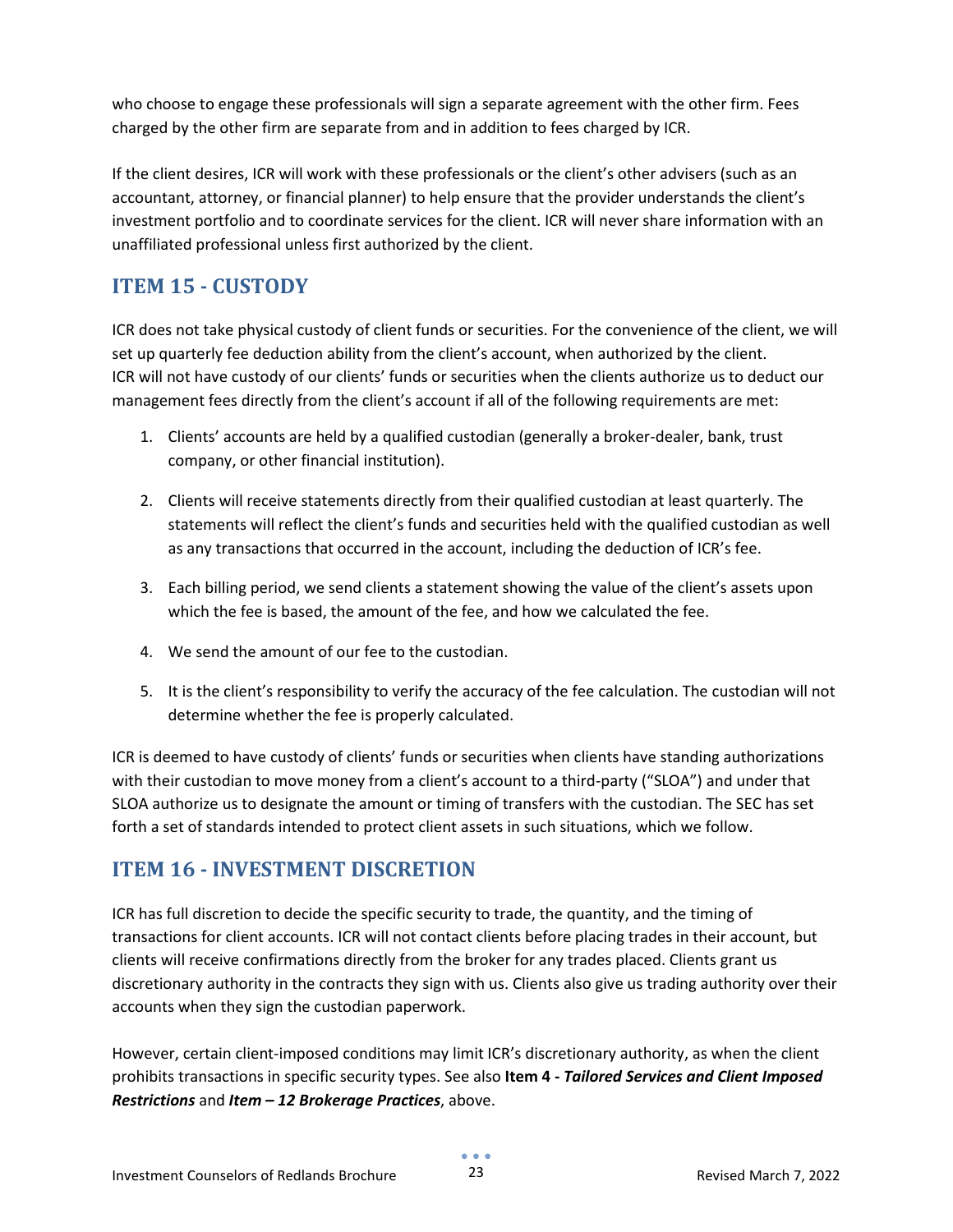## <span id="page-23-0"></span>**ITEM 17 - VOTING CLIENT SECURITIES**

#### <span id="page-23-1"></span>*Proxy Voting*

ICR does not accept authority to vote client securities. ICR does not have authority to vote client securities. Clients will receive their proxies or other solicitations directly from their custodian or a transfer agent.

#### <span id="page-23-2"></span>*Class Actions*

ICR does not instruct or give advice to clients on whether or not to participate as a member of class action lawsuits and will not automatically file claims on the client's behalf. However, if a client notifies us that they wish to participate in a class action, we will provide the client with any transaction information pertaining to the client's account needed for the client to file a proof of claim in a class action.

### <span id="page-23-3"></span>**ITEM 18 - FINANCIAL INFORMATION**

Registered investment advisers are required in this item to provide clients with certain financial information or disclosures about the firm's financial condition. ICR has not been the subject of a bankruptcy petition during the past 10 years. ICR does not require the prepayment of more than \$500 in fees per client, six months or more in advance, and does not foresee any financial condition that is reasonably likely to impair our ability to meet contractual commitments to clients.

## <span id="page-23-4"></span>**ITEM 19 - REQUIREMENTS FOR STATE-REGISTERED ADVISERS**

We have disclosed material conflicts of interest required under Section 260.238(k) of the California Corporate Securities Law of 1968 regarding ICR, our representatives or our employees, which we expect could reasonably impair the rendering of unbiased and objective advice.

#### <span id="page-23-5"></span>**Principal Executive Officers and Management Persons**

See disclosures under *Item 4 - Advisory Business*, above. A description of the Principal Executive Officer and Management Person's education and business background is included in the brochure supplement, Form ADV Part 2B, which is provided to clients initially. Clients can also get a copy of the brochure supplement for ICR's officers at any time by contacting us at the address or phone number on the cover page of this brochure.

#### <span id="page-23-6"></span>**Other Business Activities**

ICR's sole business is providing investment advice.

#### <span id="page-23-7"></span>**Performance-Based Fees**

ICR does not charge performance-based fees or other fees based on a share of capital gains or on capital appreciation of the assets of a client.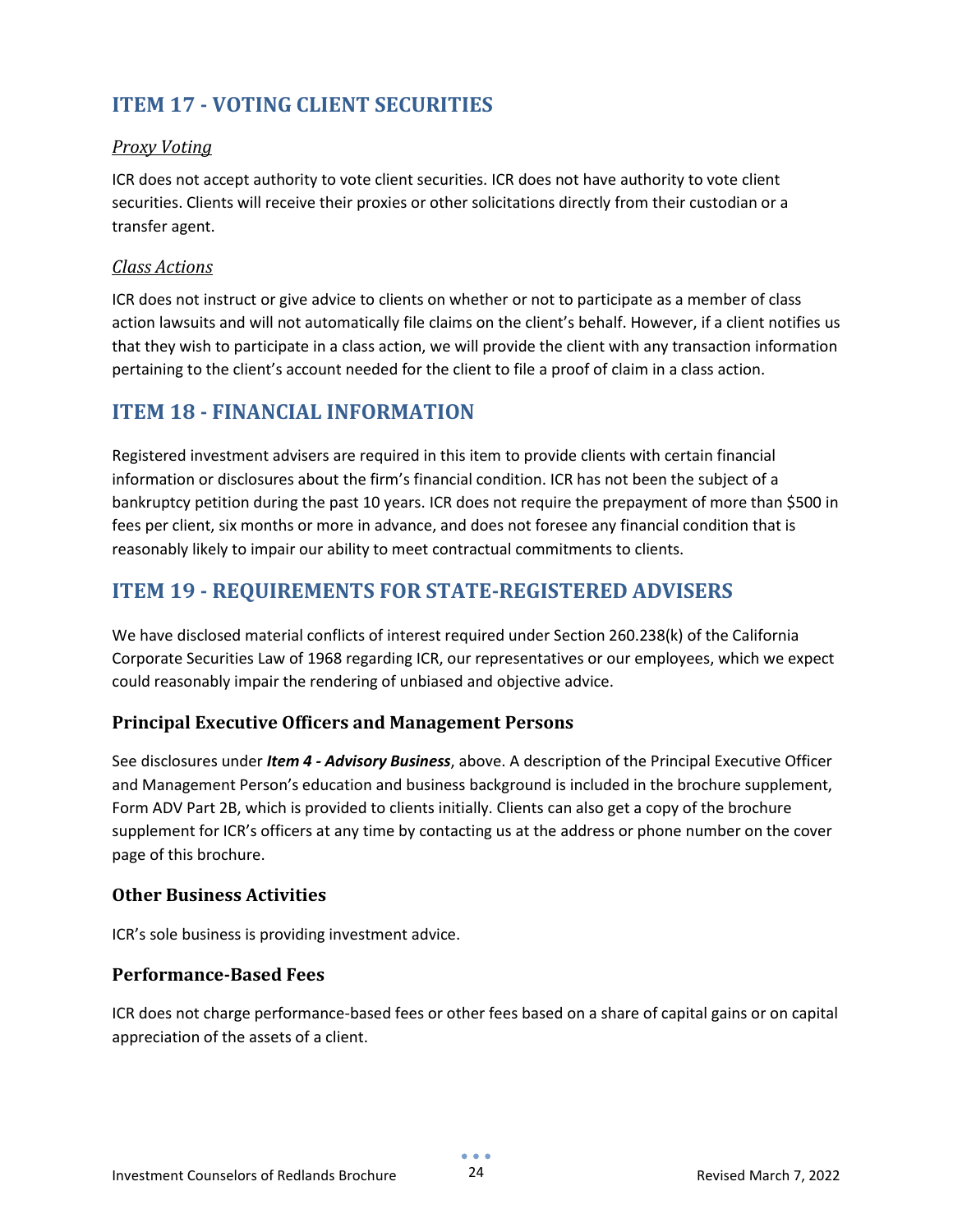#### <span id="page-24-0"></span>**Legal and Disciplinary Issues**

ICR and our personnel seek to maintain the highest level of business professionalism, integrity, and ethics. Neither ICR nor our management persons have any legal or disciplinary events to disclose.

#### <span id="page-24-1"></span>**Arrangements with Securities Issuers**

ICR and our personnel have no relationships or arrangements with issuers of securities.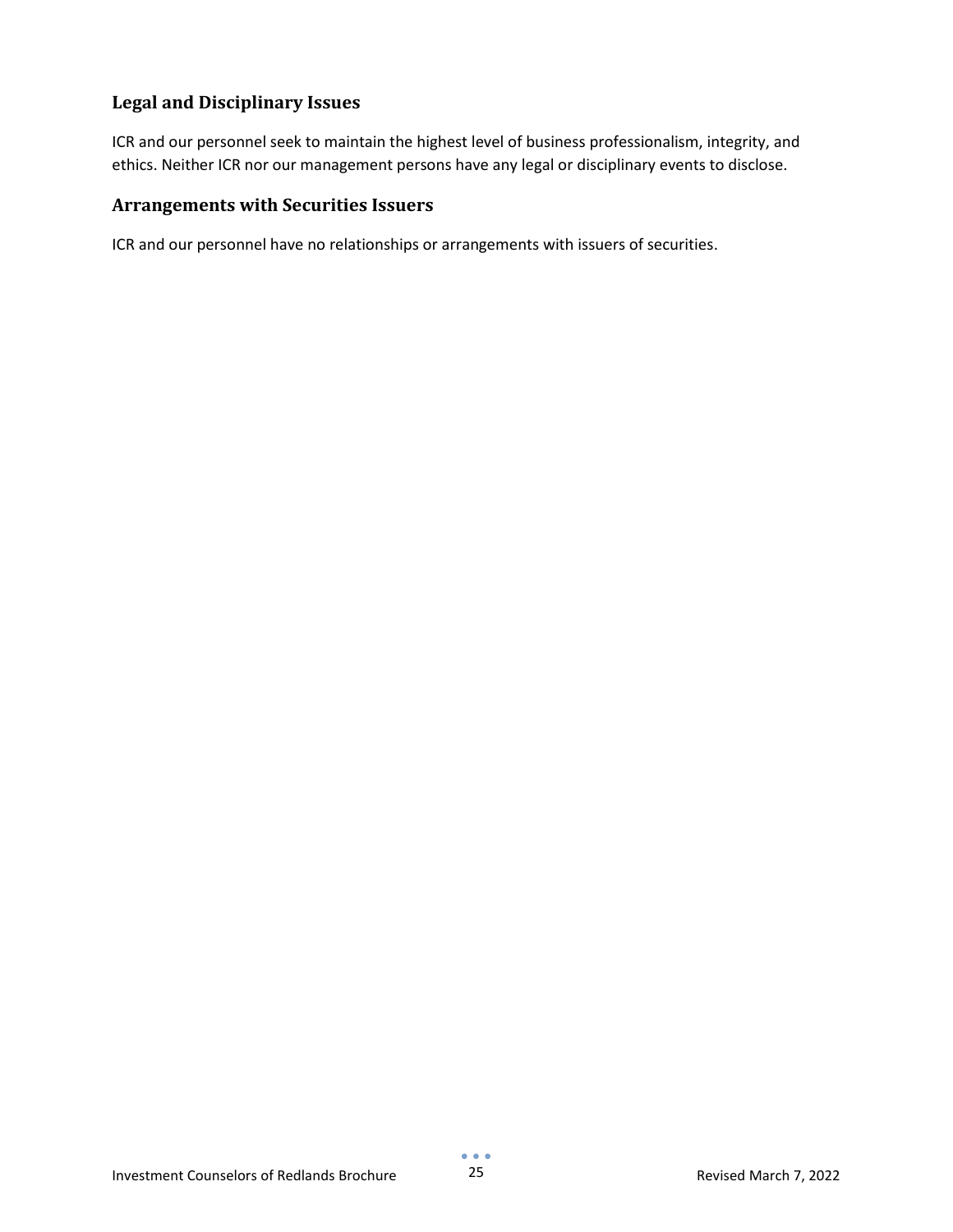## <span id="page-25-0"></span>**Form ADV, Part 2B Brochure Supplement**

## Investment Counselors of Redlands LLC

101 East Redlands Blvd #138 Redlands, CA 92373 909-792-0711 [www.icredlands.com](http://www.icredlands.com/)

## James ("Jim") Heine & James Cobb, CFP®

## March 7, 2022

<span id="page-25-1"></span>This brochure supplement provides information about James Heine and James Cobb that supplements the Investment Counselors of Redlands LLC brochure. You should have already received a copy of that brochure. Please contact Mr. James Heine if you did not receive our brochure or if you have any questions about the contents of this supplement. Additional information about James Heine and James Cobb is also available on the SEC's website at [www.adviserinfo.sec.gov.](http://www.adviserinfo.sec.gov/)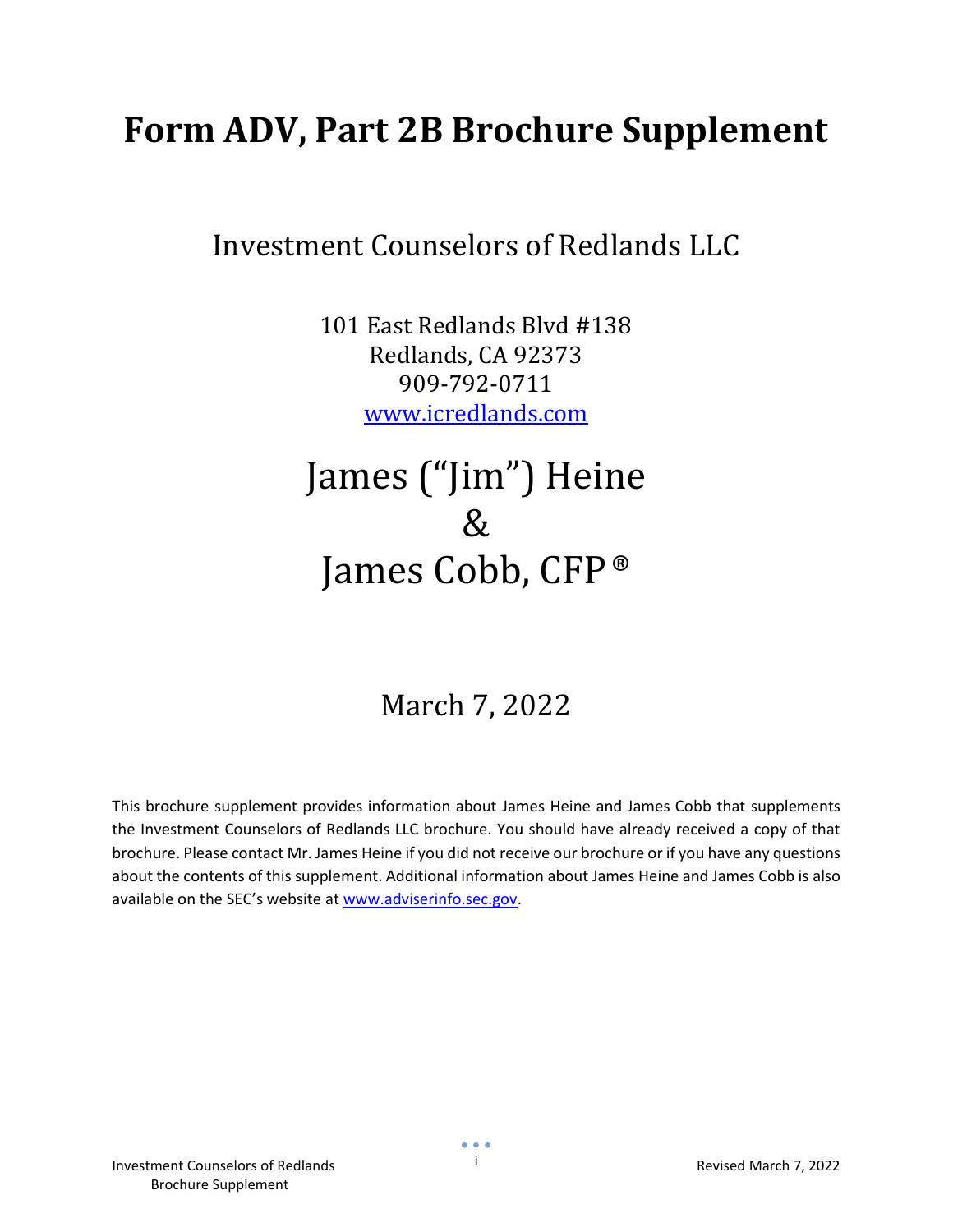## <span id="page-26-0"></span>**James ("Jim") Heine**

#### <span id="page-26-1"></span>**ITEM 2 - EDUCATIONAL BACKGROUND AND BUSINESS EXPERIENCE**

**James ("Jim") Heine**, Principal, Compliance Officer and Chief Investment Officer, b. 1953

*Education:*

- Attended Columbia Union College 1972-1976 (Pre-Medical)
- Attended Loma Linda University School of Medicine 1977-1979

*Business Background:*

- 04/2006 to Present: Investment Counselors of Redlands LLC, Principal, Compliance Officer and Chief Investment Officer
- 04/2006 to 12/2009: Triad Advisors, Inc., Registered Representative
- 01/2001 to 04/2006: The Seidler Companies Affiliate, Constellation Advisors Inc. / Seidler Investment Advisors Inc., Registered Representative

#### <span id="page-26-2"></span>**Professional Designations**

#### <span id="page-26-3"></span>*Accredited Investment Fiduciary*

The Accredited Investment Fiduciary ("AIF®") designation is issued by the Center for Fiduciary Studies. To earn the designation, each AIF® candidate must complete either a web-based or capstone program, pass a final certification exam, and complete a minimum of 6 hours of continuing education per year. AIF<sup>®</sup> designees must also sign and agree to abide by a code of ethics. More information regarding the AIF is available a[t http://www.fi360.com/main/designations\\_aif.jsp.](http://www.fi360.com/main/designations_aif.jsp)

#### <span id="page-26-4"></span>**ITEM 3 - DISCIPLINARY INFORMATION**

<span id="page-26-5"></span>Jim Heine has no disciplinary history to disclose.

#### **ITEM 4 - OTHER BUSINESS ACTIVITIES**

Jim Heine currently serves on the Investment Committee for Redlands Symphony Association ("RSA"). In that role, Mr. Heine has a fiduciary duty to RSA. He spends approximately three hours per month in service to RSA. ICR has a policy that advisor affiliates may only serve on the board of one outside organization at a time, may not be compensated for that service, and may not be authorized signers for any investment or bank accounts for that organization.

#### <span id="page-26-6"></span>**ITEM 5 - ADDITIONAL COMPENSATION**

Jim Heine's primary compensation comes from his regular salary and ownership of Investment Counselors of Redlands LLC.

#### <span id="page-26-7"></span>**ITEM 6 - SUPERVISION**

Jim Heine is the Principal of Investment Counselors of Redlands LLC and supervises all employees.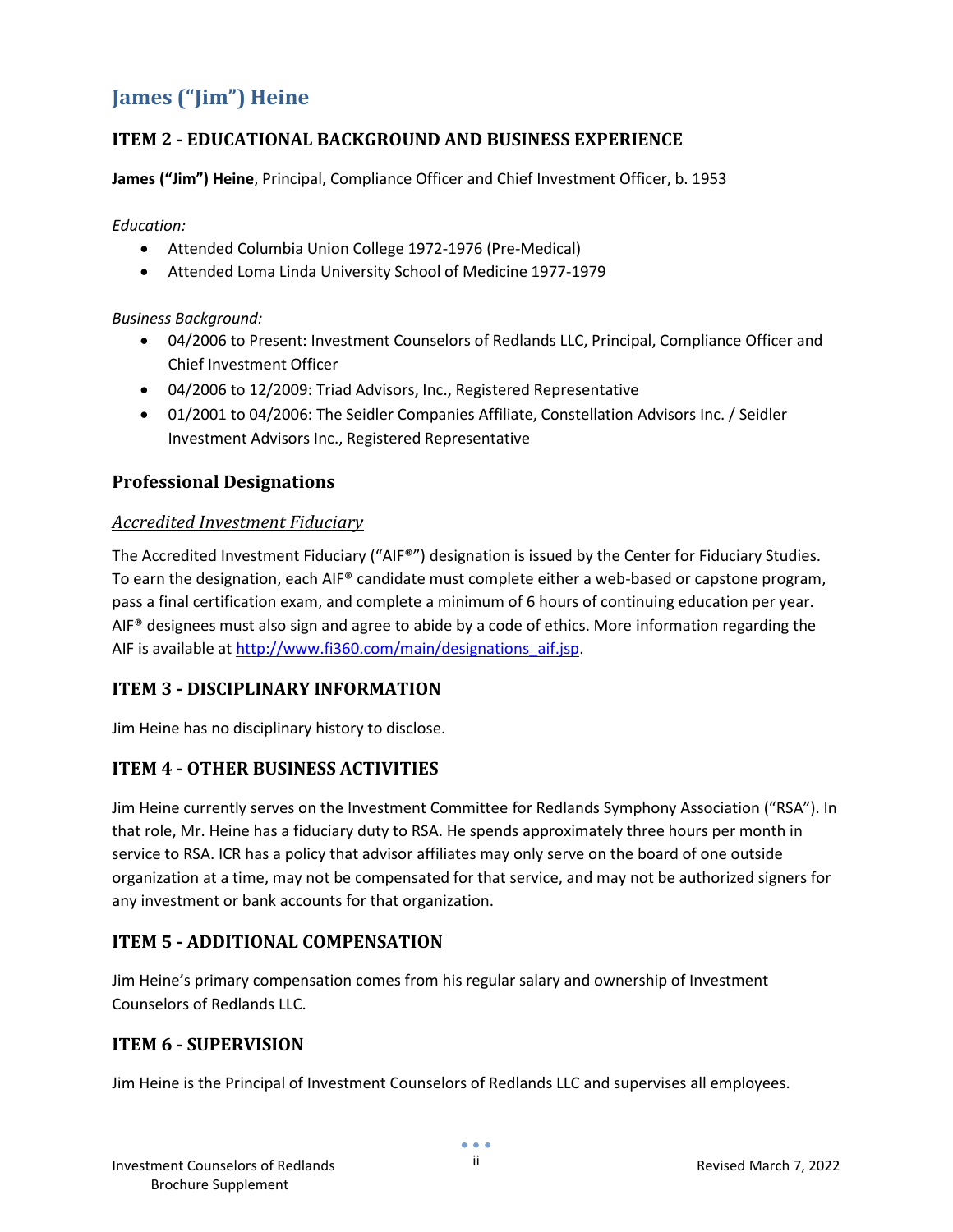### <span id="page-27-0"></span>**ITEM 7 - REQUIREMENTS FOR STATE-REGISTERED ADVISERS**

Jim Heine has no additional disclosures.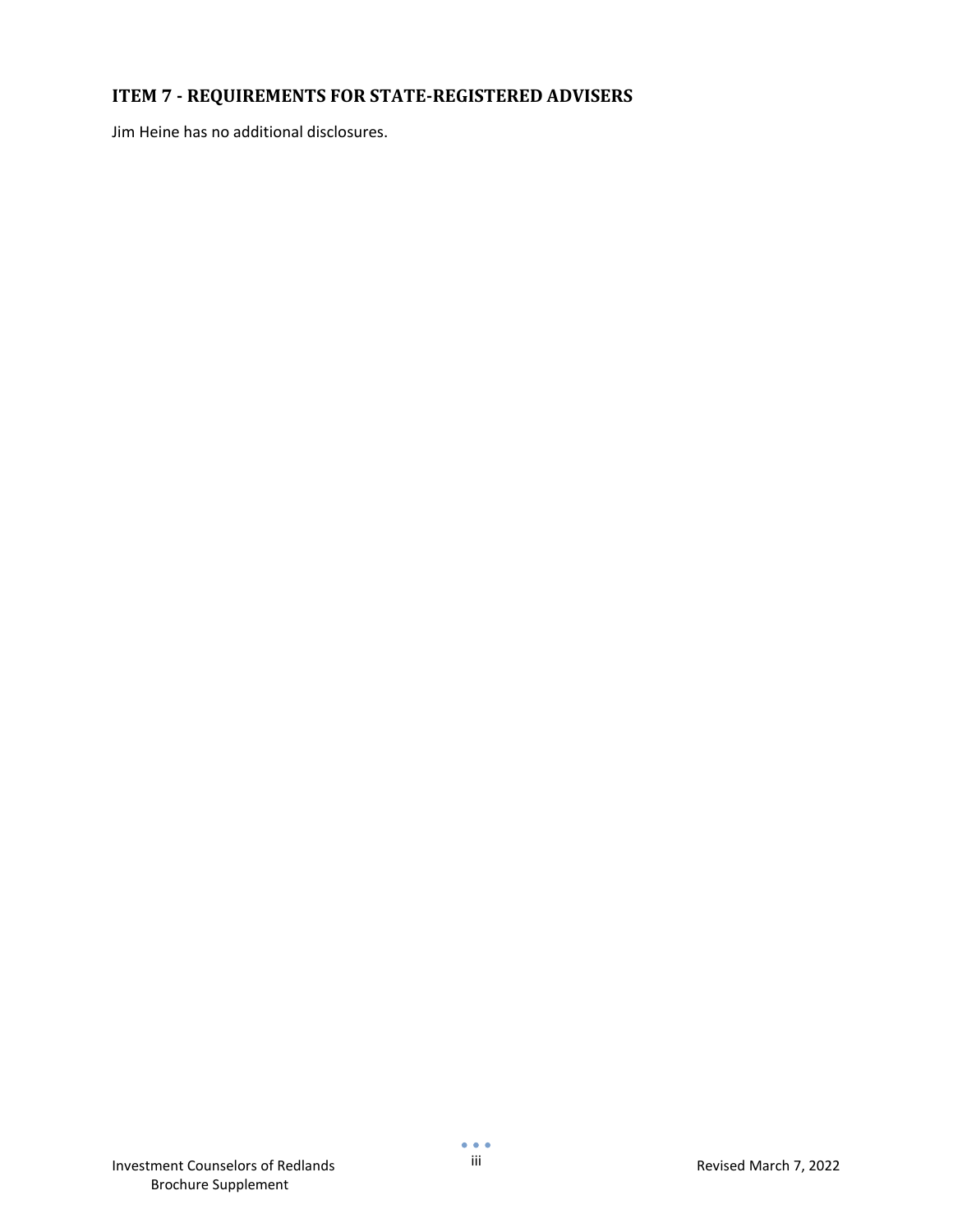## <span id="page-28-0"></span>**James Cobb**

#### <span id="page-28-1"></span>**ITEM 2 - EDUCATIONAL BACKGROUND AND BUSINESS EXPERIENCE**

**James Cobb**, CFP®, Chief Financial Officer and Investment Adviser Representative, b. 1982

*Education:*

• Claremont McKenna College, BA, Economics-Accounting, 2004 (cum laude)

*Business Background:*

- 2006 to present: Investment Counselors of Redlands LLC, Chief Financial Officer and Investment Adviser Representative
- 2005 to 2006: The Seidler Companies, Inc. & Seidler Investment Advisors Inc., Investment Adviser Representative
- 2004 to 2005: Pricewaterhouse Coopers LLP, Auditor

#### <span id="page-28-2"></span>**Professional Designations**

#### <span id="page-28-3"></span>*Certified Financial Planner*

The CERTIFIED FINANCIAL PLANNER™ and CFP® (collectively, the "CFP® marks") are professional certification marks granted in the United States by Certified Financial Planner Board of Standards, Inc. ("CFP Board").

The CFP® certification is a voluntary certification; no federal or state law or regulation requires financial planners to hold CFP® certification. The CFP® certification is recognized in the United States and a number of other countries for its (1) high standard of professional education; (2) stringent code of conduct and standards of practice; and (3) ethical requirements that govern professional engagements with clients.

To attain the right to use the CFP® marks, an individual must satisfactorily fulfill the following requirements:

- Education Complete an advanced college-level course of study addressing the financial planning subject areas that CFP Board's studies have determined as necessary for the competent and professional delivery of financial planning services, and attain a Bachelor's Degree from a regionally accredited United States college or university (or its equivalent from a foreign university). CFP Board's financial planning subject areas include insurance planning and risk management, employee benefits planning, investment planning, income tax planning, retirement planning, and estate planning;
- Examination Pass the CFP® Certification Examination. The examination, administered in 10 hours over a two-day period, includes case studies and client scenarios designed to test one's ability to correctly diagnose financial planning issues and apply one's knowledge of financial planning to real world circumstances;
- Experience Complete at least three years of full-time financial planning-related experience (or the equivalent, measured as 2,000 hours per year); and
- Ethics Agree to be bound by CFP Board's *Standards of Professional Conduct*, a set of documents outlining the ethical and practice standards for CFP® professionals.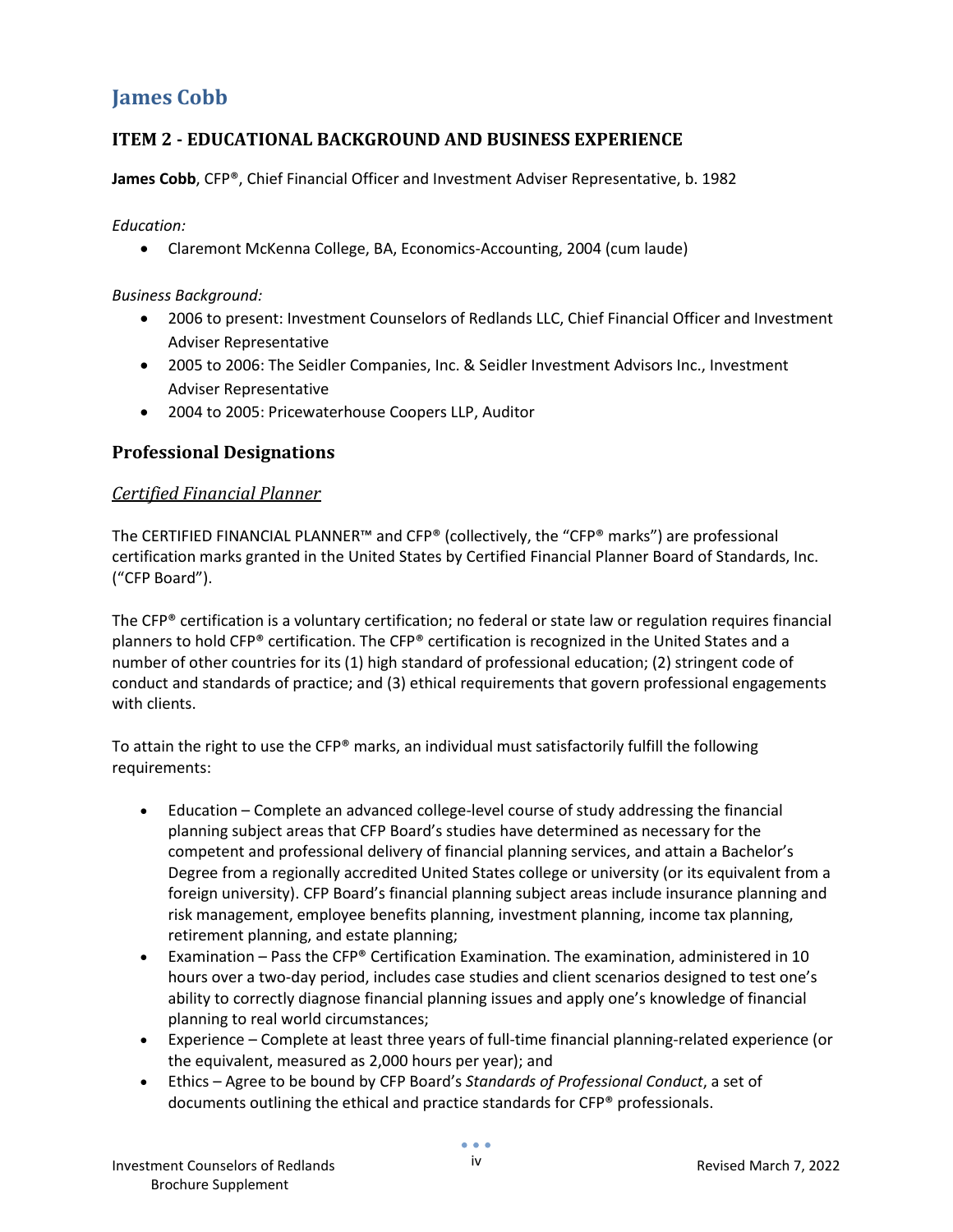Individuals who become certified must complete the following ongoing education and ethics requirements in order to maintain the right to continue to use the CFP® marks:

- Continuing Education Complete 30 hours of continuing education hours every two years, including two hours on the *Code of Ethics* and other parts of the *Standards of Professional Conduct*, to maintain competence and keep up with developments in the financial planning field; and
- Ethics Renew an agreement to be bound by the *Standards of Professional Conduct*. The Standards prominently require that CFP® professionals provide financial planning services at a fiduciary standard of care. This means CFP® professionals must provide financial planning services in the best interests of their clients.

CFP® professionals who fail to comply with the above standards and requirements may be subject to CFP Board's enforcement process, which could result in suspension or permanent revocation of their CFP® certification.

#### <span id="page-29-0"></span>**ITEM 3 - DISCIPLINARY INFORMATION**

<span id="page-29-1"></span>James Cobb has no disciplinary history to disclose.

#### **ITEM 4 - OTHER BUSINESS ACTIVITIES**

James Cobb currently serves on the Board of Trustees for Kimberly Shirk Association ("KSA"). In that role, Mr. Cobb has a fiduciary duty to KSA and may serve on various committees. He spends approximately ten hours per month in service to KSA. ICR has a policy that advisor affiliates may only serve on the board of one outside organization at a time, may not be compensated for that service, and may not be authorized signers for any investment or bank accounts for that organization. Mr. Cobb also serves as assistant coach for the Redlands High School mock trial team and spends approximately 20 hours per month on this activity during non-securities trading hours.

#### <span id="page-29-2"></span>**ITEM 5 - ADDITIONAL COMPENSATION**

James Cobb's primary compensation comes from his regular salary from Investment Counselors of Redlands LLC. He also receives compensation from Redlands High School for his services, as described above in Item 4.

#### <span id="page-29-3"></span>**ITEM 6 - SUPERVISION**

The advice that James Cobb provides is monitored for consistency with client objectives and the policies of Investment Counselors of Redlands LLC. In addition, Mr. James Heine, Chief Investment Officer**,**  reviews the recommendations and reports prepared by James Cobb. Mr. James Heine is responsible for supervising James Cobb's activities. Jim Heine's phone number is 909-792-0711.

#### <span id="page-29-4"></span>**ITEM 7 - REQUIREMENTS FOR STATE-REGISTERED ADVISERS**

James Cobb has no additional disclosures.